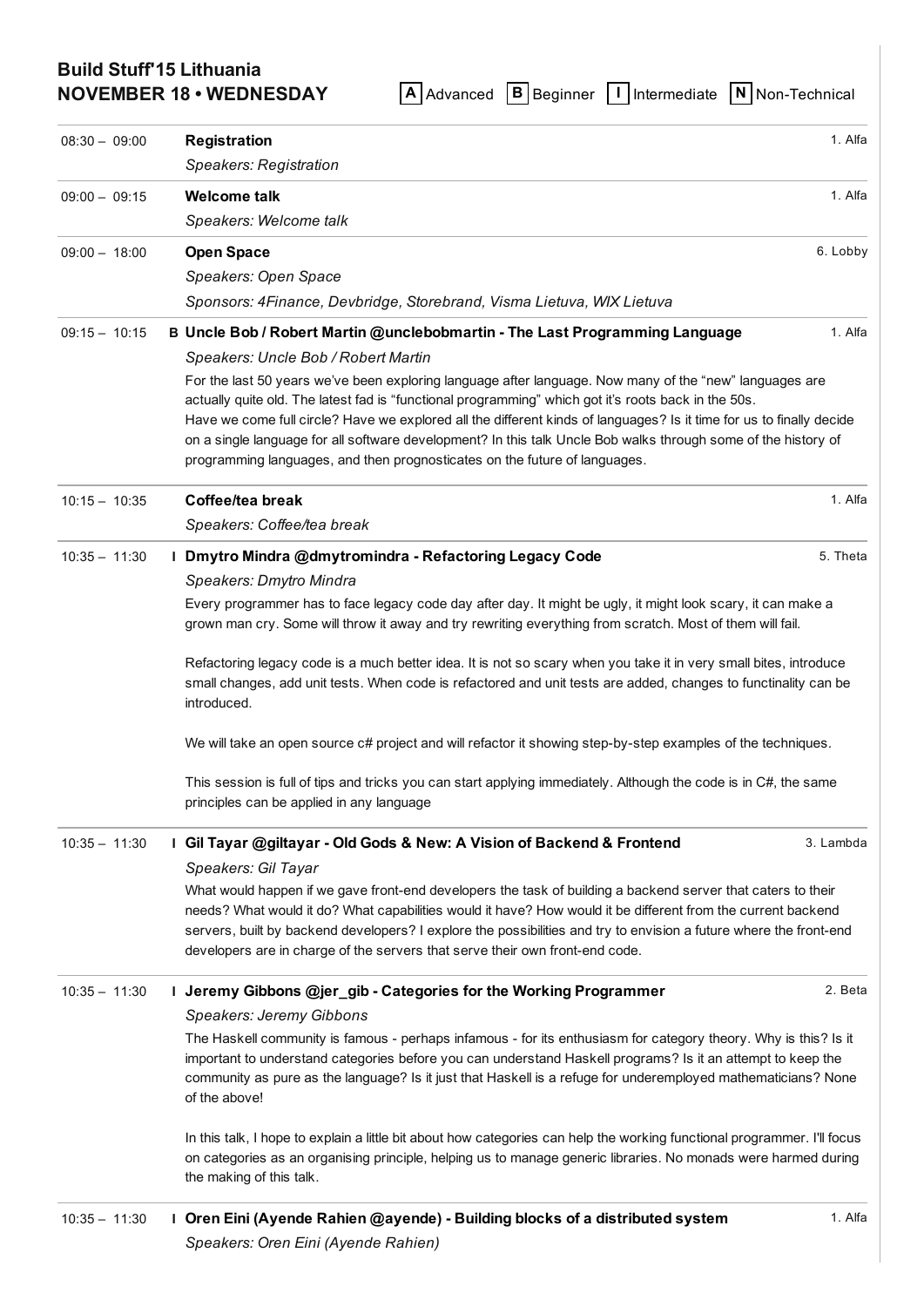In this talk, Oren will discuss the building blocks of building a reliable, transactional distributed database. In particular, this session will cover ACID compliance, ensuring consistency between distributed nodes (with failure handling), monitoring and management, dissemination of information in the system, and more.

#### 4. Zeta 10:35 - 11:30 I Paul Stack @stack72 - Creating a scalable, repeatable [infrastructure](https://buildstuff15lithuania.sched.org/event/2d9d73f8d6a9e8c2c7d0363c868971f2) with Terraform

#### *Speakers: Paul Stack*

The age old task of racking and stacking in a physical data centre is becoming more and more rare as more companies embrace the public cloud. Having the ability to choose between providers such as AWS, Azure, Digital Ocean and Google Cloud Platform makes creating infrastructure easy. It is better to spend time developing better services for our customers than managing infrastructure

During this talk, Paul will demonstrate how building a scalable infrastructure on AWS becomes easy with Terraform. The talk will demonstrate how using configuration management, pre-baked AMIs and auto-scaling groups it gives the ability for developers to be able to launch their own infrastructure when needed. The demo's will include the ability to launch instances, databases and manage user access

By the end of the talk, Paul will have demonstrated that the creation of infrastructure now becomes part of the development lifecycle and that the old ways of system administration is fast moving to become infrastructure engineering. Paul will also demonstrate that the creation of new 'environments' are just a change of parameters in our infrastructure code

#### $11:50 - 12:45$  B Nakul Mishra - [Microservice](https://buildstuff15lithuania.sched.org/event/ab69e76004989d138ab4561f9973b393) - no fluff the REAL stuff

#### *Speakers: Nakul Mishra*

Some developers tend to believe that big data and huge traffics are pre-requisites to harness and reap the benefits offered by microservices. However, there are many problems like polyglot persistence, faster continuous build cycle, shorter release plan, etc. that can be solved by applying microservice architecture even in smaller organizations. You don't have to be a software giant to leverage stability, effectiveness and flexibility provided by microservices. Microservice architecture has a lot to offer even for smaller organizations. In this talk, we will walk through the key concepts like service discovery & registry, circuit breaker, API gateway and edge service. Build a bunch of microservices demonstrating practical implementation of these patterns using open source components like Eureka, Zuul, Hystrix and powered by spring cloud. Lastly, we will deploy our microservices on a container based solution, i.e. Docker and discuss how tools like Chaos Monkey and Janitor Monkey can help making our application fault-tolerance and keeping the cloud's infrastructure neat and tidy.

## 11:50 – 12:45 B Pieter Hintjens @hintjens Building Open Source [Communities](https://buildstuff15lithuania.sched.org/event/4bd4969f0032c9a4c2dd8dc2465d3466)

#### *Speakers: Pieter Hintjens*

Whether you make open source or use it, one thing is clear. Without community, an open source project will fail. In this talk Pieter boils 30 years of experience down to ten rules for building a successful, happy open source community. Rule number 1 is "People before code." He explains this rule, and the other nine rules, with examples from the ZeroMQ community and other projects.

#### 11:50 – 12:45 I Ali Kheyrollahi @aliostad 5 [AntiPatterns](https://buildstuff15lithuania.sched.org/event/a7b3c1d9502bd888a6e871c078d806e2) in designing APIs

### *Speakers: Ali Kheyrollahi*

This talks elaborates on the Client-Server tenet of REST which focuses on separation of concerns between the client and the server. In the first third of the talk, I will talk about what the ideal client and servers are and examples of how their responsibilities. I will touch on how the word Server has lost its meaning of "serving" and the client has been overshadowed by the focus to the API. I will also compare the API to a restaurant and how its menu is the API's REST resources.

In the rest of the talk, I look at some important anti-patterns commonly seen in the industry (each with at least one example):

1) Chauvinist Server: designing the API from server's perspective failing to hide its complexity behind its API (API

#### 5. Theta

4. Zeta

3. Lambda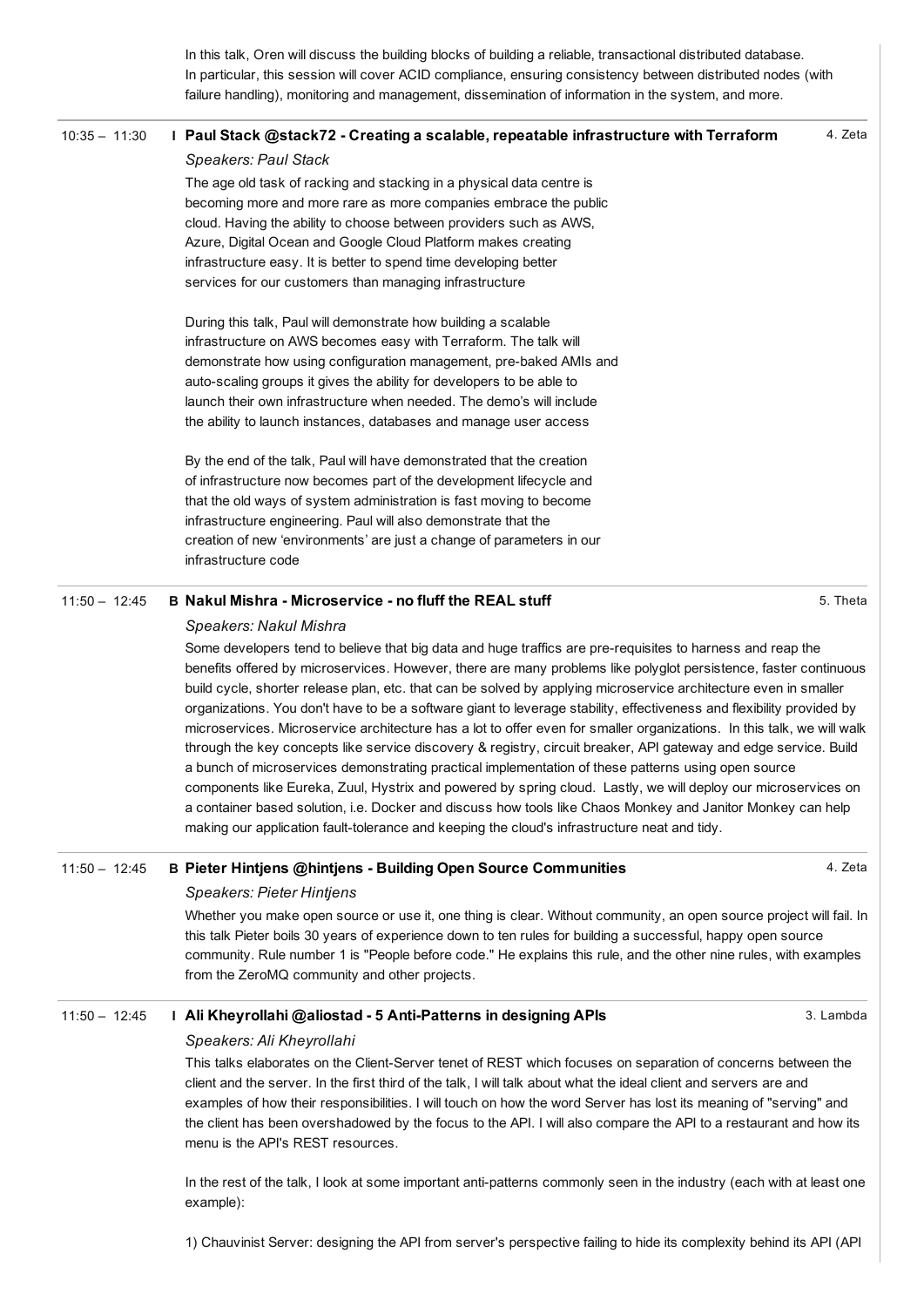|                 | designed from the server's perspective)<br>2) Demanding client: client enforcing its special need onto the signature of the API (certain client's limitation                                                                                                                                                                                                                                                                                               |  |
|-----------------|------------------------------------------------------------------------------------------------------------------------------------------------------------------------------------------------------------------------------------------------------------------------------------------------------------------------------------------------------------------------------------------------------------------------------------------------------------|--|
|                 | becomes server's default behaviour)<br>3) Transparent Server: server exposing its internal implementation to its clients (server's underlying or private<br>domain bleeds into the public API)                                                                                                                                                                                                                                                             |  |
|                 | 4) Presumptuous Client: The client assuming the role of a server and engage in taking responsibilities that cannot<br>guarantee                                                                                                                                                                                                                                                                                                                            |  |
|                 | 5) Assuming Server: Server that assumes the responsibility of tailoring the response based on what it assumes<br>client is (e.g. browser sniffing)                                                                                                                                                                                                                                                                                                         |  |
| $11:50 - 12:45$ | 2. Beta<br>I Aurimas Adomavicius @needoptic - Great User Experience Through Dual-Track Scrum                                                                                                                                                                                                                                                                                                                                                               |  |
|                 | Speakers: Aurimas Adomavicius                                                                                                                                                                                                                                                                                                                                                                                                                              |  |
|                 | Sponsors: Devbridge                                                                                                                                                                                                                                                                                                                                                                                                                                        |  |
|                 | This talk builds on top of the content presented at the closing keynote of Agile Tour Vilnius 2014 - "Using agile with<br>fixed bid projects". A lot of companies struggle weaving design and development throughout their implementation<br>of Agile. We would like to share our story of adopting agile and transitioning into a dual-track model for lean<br>discovery, User Experience Design, and implementation. Core structure of the presentation: |  |
|                 | - Metrics of great User Experience for the enterprise                                                                                                                                                                                                                                                                                                                                                                                                      |  |
|                 | - Dual-track - model, common pitfalls, lessons learned                                                                                                                                                                                                                                                                                                                                                                                                     |  |
|                 | - Closing the loop and using user metrics to quantify success of project (User Testing, etc.)                                                                                                                                                                                                                                                                                                                                                              |  |
|                 | More information is available upon request.                                                                                                                                                                                                                                                                                                                                                                                                                |  |
| $11:50 - 12:45$ | 1. Alfa<br>I Rob Ashton @robashton - The Shape an Erlang Application                                                                                                                                                                                                                                                                                                                                                                                       |  |
|                 | Speakers: Rob Ashton                                                                                                                                                                                                                                                                                                                                                                                                                                       |  |
|                 | Enough introductions to Erlang, let's ignore the language for a moment and have a look at deeper things - how do<br>you build and release Erlang projects? How do you structure Erlang projects? What are some common pitfalls to<br>avoid when putting together Erlang applications, how do you manage dependencies?                                                                                                                                      |  |
|                 | Let's talk about the real stuff based on the last two years of my working as a full-time Erlang developer, lots of<br>code and examples in a whirlwind tour - do try to keep up.                                                                                                                                                                                                                                                                           |  |
| $12:45 - 13:45$ | 1. Alfa<br>Lunch                                                                                                                                                                                                                                                                                                                                                                                                                                           |  |
|                 | Speakers: Lunch                                                                                                                                                                                                                                                                                                                                                                                                                                            |  |
| $13:45 - 14:40$ | B Jef Claes @JefClaes - Evil by Design<br>5. Theta                                                                                                                                                                                                                                                                                                                                                                                                         |  |
|                 | Speakers: Jef Claes                                                                                                                                                                                                                                                                                                                                                                                                                                        |  |
|                 | In this talk, I'll share what my experience has been working in the gambling business, how moving to events<br>helped us gain a better understanding of the domain and which techniques and models casinos have perfected<br>over the years to keep people playing.                                                                                                                                                                                        |  |
|                 |                                                                                                                                                                                                                                                                                                                                                                                                                                                            |  |
|                 | Last year I ventured into the domain of (online) gambling. Given that the industry has been around since forever, I<br>expected most problems to be of the technical kind. As it turned out, the struggle with technology was only part of<br>a bigger problem; to move forward we needed to fully grasp the industry and its consumers.                                                                                                                   |  |
|                 | Domain events started out as a way to dismantle a legacy system, but quickly proved to be an effective tool to<br>gain a deeper understanding of our domain. Visualizing event streams, we discovered patterns that helped us<br>identify what drives different types of users.                                                                                                                                                                            |  |
|                 | Having a better understanding of what customers are looking for, we dove into existing literature to learn which<br>techniques and models casinos use to cater for each type of user. We learned how to program chance while                                                                                                                                                                                                                               |  |

techniques and models casinos use to cater for each type of user. We learned how to program chance while staying true to the Random Number God. Even when variance is brutal, casinos have enough data and tools to steer clear from the pain barrier.

All of this entails interesting problems and software, but isn't my code damaging society? Or is gambling just another human trait?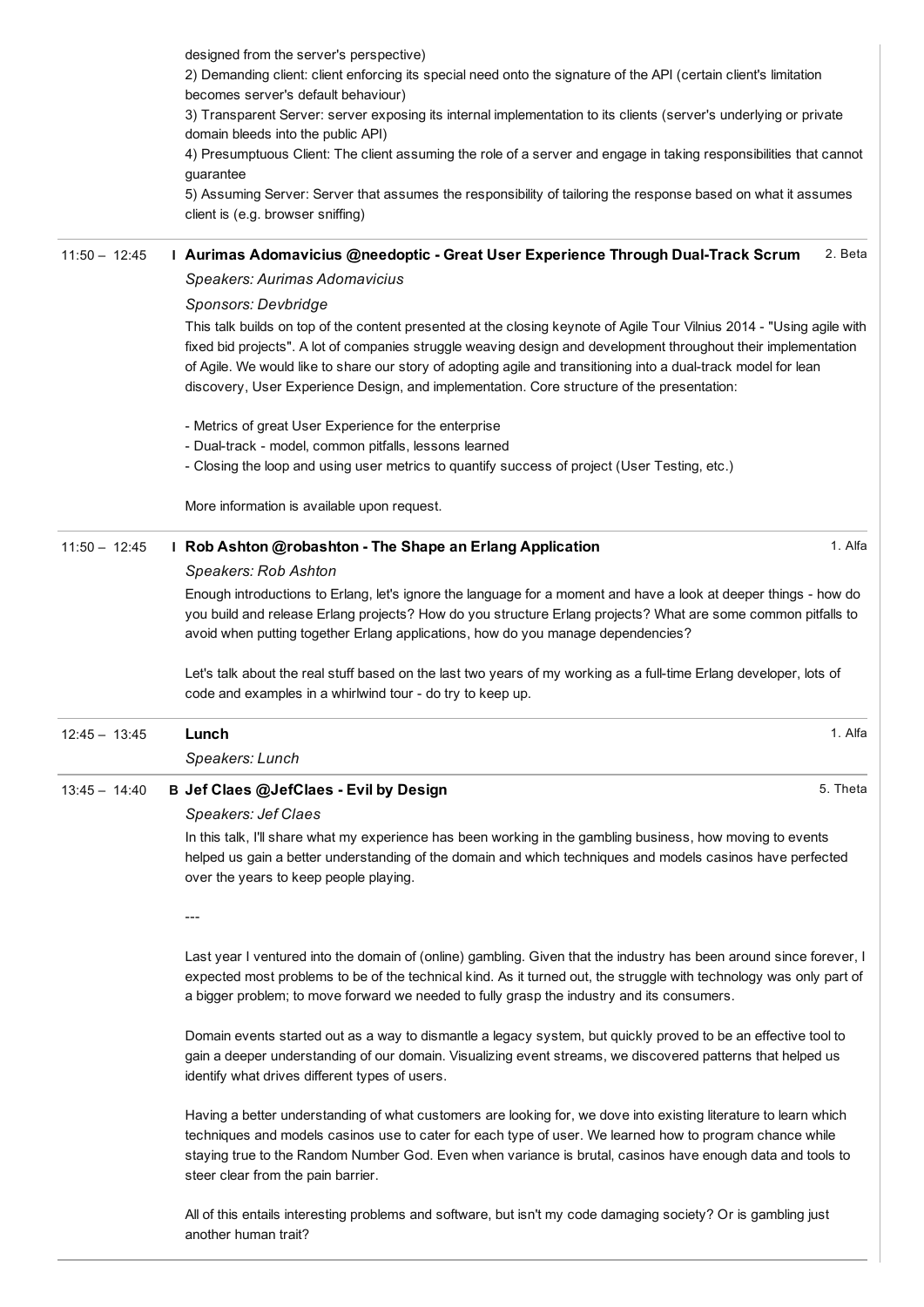# 4. Zeta 3. Lambda 2. Beta 1. Alfa 3. Lambda 1. Alfa 13:45 - 14:40 I Itamar Syn-Hershko [@synhershko](https://buildstuff15lithuania.sched.org/event/c8c6025d2aac6e9146a139c57f765219) - Logging makes perfect - real-world monitoring and visualizations *Speakers: Itamar SynHershko* How to keep a real-time, low-latency and high-stakes system up and running and well-monitored? how to investigate failure cases as they happen? and how to even know something is wrong before it's too late? With logs of course. Lots of them. And then some cool stack to do stuff with it. Forter is a company with a Decision-as-a-Service product that deals with many e-commerce transactions in real time and answers a simple but hard question: "is this a fraud attempt or not?". And if we were wrong, we pay. In this talk I will show how we are using various technologies to power our service and keep it high-available and well under control. Among the technologies I will discuss are Apache Storm, Node.js, Riemann (state machines in Clojure, yay!), collectd, D3.js and of course the ELK stack (and beats!). Some integrations which will be mentioned include PagerDuty, Slack, Jenkings and GitHub. 13:45 - 14:40 I Reynhout Yves [@bittacklr](https://buildstuff15lithuania.sched.org/event/8d2a02f28b5230e3837a60cc53ad9c03) - Trench Talk: Models and friends *Speakers: Reynhout Yves* This talk takes the janitor's cut to models and friends. How they're crunched, born, tested against scenarios, how they're useful, what distinguishes them from others, how they're visualized and communicated, how they change over time, how they do not always turn out the way you want them to be, how some of them turn to mud, how they don't life in isolation, how ... well, you'll just have to attend to hear more, won't you? 13:45 - 14:40 I Richard Minerich [@rickasaurus](https://buildstuff15lithuania.sched.org/event/354ff8513eb46d007d541d8cdb032c42) - How We Use Functional Programming to Find the Bad Guys *Speakers: Richard Minerich* Traditional approaches in anti-money laundering involve simple matching algorithms and a lot of human review. However, in recent years this approach has proven to not scale well with the ever increasingly strict regulatory environment. We at Bayard Rock have had much success at applying fancier approaches, including some machine learning, to this problem. In this talk I walk you through the general problem domain and talk about some of the algorithms we use. I'll also dip into why and how we leverage typed functional programming for rapid iteration with a small team in order to out-innovate our competitors. 13:45 - 14:40 I Venkat Subramaniam @venkat s - [Rediscovering](https://buildstuff15lithuania.sched.org/event/c6e13a6db9d88e00179d11d35da663ce) JavaScript *Speakers: Venkat Subramaniam* JavaScript is one of those very powerful languages that is often misunderstood and underutilized. It is quite popular, yet there is so much more we can do with it. In this presentation we will deep dive into the capabilities and strengths of this prominent language of the web. 15:00 – 15:55 A Diego Ongaro @ongardie The Raft [Consensus](https://buildstuff15lithuania.sched.org/event/4d29b85587a65c596507ab8301f72d98) Algorithm *Speakers: Diego Ongaro* Consensus is fundamental to building fault-tolerant systems, but it's poorly understood. We struggled to build a complete system using Paxos, so we developed the Raft consensus algorithm to be easier to understand. Since releasing our first paper draft in 2012, Raft has been implemented in dozens of libraries and systems, and it's now taught at over ten universities. In this talk, I'll give an overview of how Raft works. More info on Raft can be found at https://raft.github.io . 15:00 – 15:55 B David Laribee @laribee The Liberal Arts [Programmer](https://buildstuff15lithuania.sched.org/event/02e957bf88b4a1dd8392d14a99a544a2) *Speakers: David Laribee* At a certain point software was everything in my life. Learning new languages, architectures, design patterns and acquiring skill in practice - my raisons d'etre. After a while things clicked, and I started leading teams of more junior programmers.

"The People Problem" presented new and foreign challenges. There's nothing quite like working with others on real products to transform egocentric practice into empathic pragmatism. My search for a new bag of tricks led me back to my earlier studies in the humanities. Suddenly my liberal arts education, formerly regarded as tangential even if interesting, felt applicable to more than cocktail party conversation.

In this talk we'll look at disciplines outside the purview of software development with an eye for how borrowed ideas can yield not only inspiration and analogy, but real innovations and breakthroughs. I'll share examples from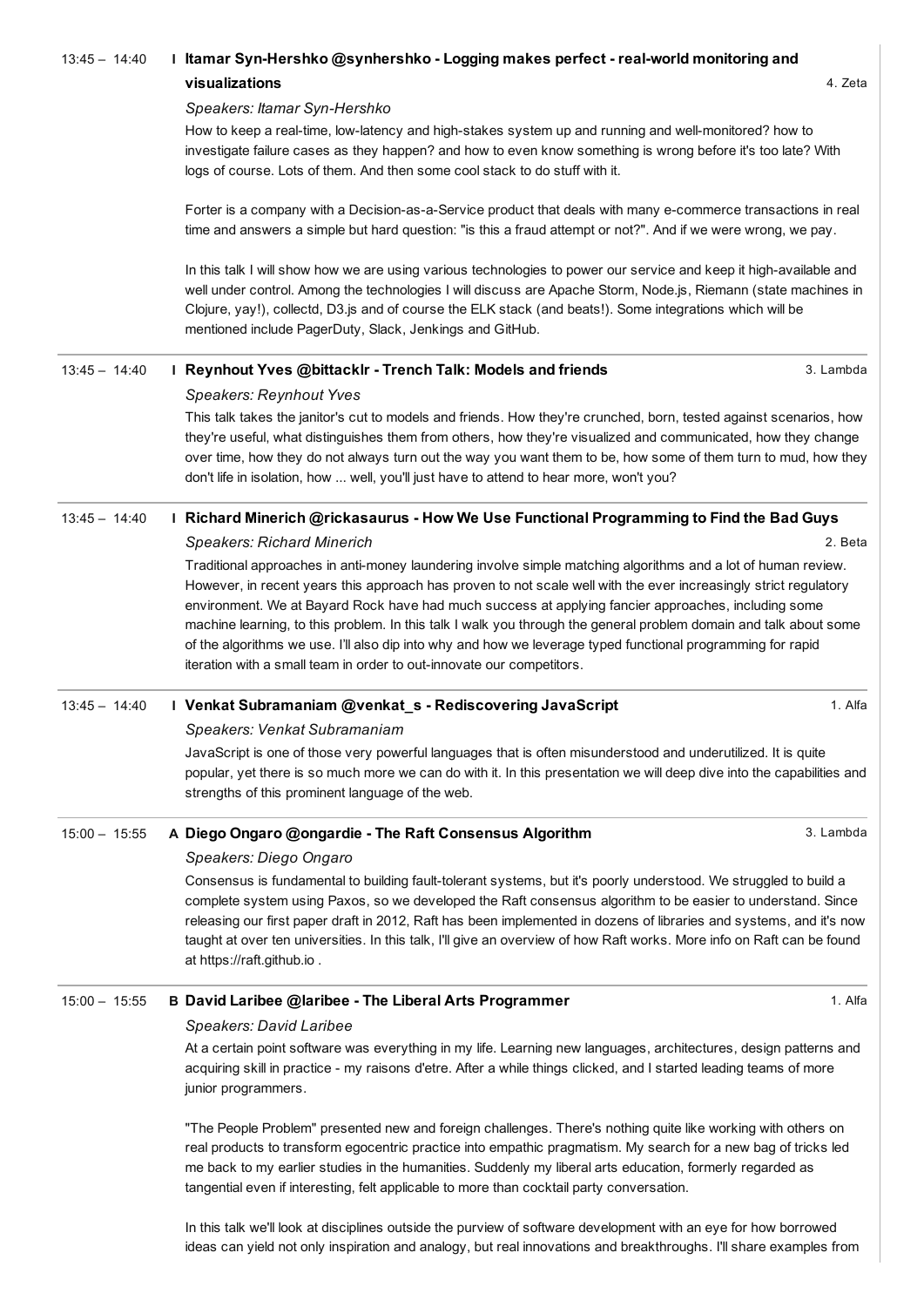fine art, psychology, history and literature influence my approach and the work of others.

My sincere hope is that you'll walk away from our time together with a heightened appreciation for how looking outside software development can enhance your journey within software development.

| $15:00 - 15:55$ | B Sean Trelford @ptrelford - Fun and games with F#                                                                                                                                                                                                                                                                                                                                                                                                                        | 5. Theta  |
|-----------------|---------------------------------------------------------------------------------------------------------------------------------------------------------------------------------------------------------------------------------------------------------------------------------------------------------------------------------------------------------------------------------------------------------------------------------------------------------------------------|-----------|
|                 | Speakers: Sean Trelford                                                                                                                                                                                                                                                                                                                                                                                                                                                   |           |
|                 | In this live coding session I'll show you how to make music, 3D scenes through to interactive video games with F#<br>in the REPL.                                                                                                                                                                                                                                                                                                                                         |           |
| $15:00 - 15:55$ | B Yan Cui @theburningmonk - Seven ineffective coding habits many F# programmers don't have                                                                                                                                                                                                                                                                                                                                                                                |           |
|                 | Speakers: Yan Cui                                                                                                                                                                                                                                                                                                                                                                                                                                                         | 4. Zeta   |
|                 | At BuildStuff'14, Kevlin Henney presented an excellent talk titled "Seven ineffective coding habits of many<br>programmers". As an attendee that day and someone who has exhibited many of these habits over the years, I<br>came to realize that using F# has cured me of many of these ineffective habits!                                                                                                                                                              |           |
|                 | In this talk I'll share my thoughts on how the use of F# and functional programming techniques can help form and<br>nurture good habits and give you the perfect practice you need to make perfect.                                                                                                                                                                                                                                                                       |           |
| $15:00 - 15:55$ | I lan Cooper @ICooper - Service Discovery and Clustering for .NET developers                                                                                                                                                                                                                                                                                                                                                                                              | 2. Beta   |
|                 | Speakers: lan Cooper                                                                                                                                                                                                                                                                                                                                                                                                                                                      |           |
|                 | Building a distributed system means you need to consider how you will discover services, and ensure they are<br>available. In this presentation we look at Service Discovery and Clustering approaches and tools, and show .NET<br>developers how to work with tools such as Serf, Consul, and Zookeeper                                                                                                                                                                  |           |
| $15:55 - 16:15$ | Coffee/tea break                                                                                                                                                                                                                                                                                                                                                                                                                                                          | 1. Alfa   |
|                 | Speakers: Coffee/tea break                                                                                                                                                                                                                                                                                                                                                                                                                                                |           |
| $16:15 - 17:10$ | A Howard Chu @hyc_symas - The Lightning Memory-Mapped Database                                                                                                                                                                                                                                                                                                                                                                                                            | 2. Beta   |
|                 | Speakers: Howard Chu                                                                                                                                                                                                                                                                                                                                                                                                                                                      |           |
|                 | tremendous success in the intervening time. LMDB was written for the OpenLDAP Project and has proved to be<br>the world's smallest, fastest, and most reliable transactional embedded data store. It has cemented OpenLDAP's<br>position as world's fastest directory server, and its adoption outside the OpenLDAP Project continues to grow,<br>with a wide range of applications including big data services, crypto-currencies, machine learning, and many<br>others. |           |
|                 | The talk will cover highlights of the LMDB design as well as the impact of LMDB on other projects.                                                                                                                                                                                                                                                                                                                                                                        |           |
| $16:15 - 17:10$ | B Greg Young @gregyoung - Privateeye                                                                                                                                                                                                                                                                                                                                                                                                                                      | 1. Alfa   |
|                 | Speakers: Greg Young                                                                                                                                                                                                                                                                                                                                                                                                                                                      |           |
|                 | In this talk we will sleuth into what is privateeye. We will turn our                                                                                                                                                                                                                                                                                                                                                                                                     |           |
|                 | detective skills on how your application actually work and we will do                                                                                                                                                                                                                                                                                                                                                                                                     |           |
|                 | it using nothing but a REPL. You know how to code, let's code through<br>a murder mystery together.                                                                                                                                                                                                                                                                                                                                                                       |           |
| $16:15 - 17:10$ | B Jevgenij Nekrasov @jnekrasov - Being Meta                                                                                                                                                                                                                                                                                                                                                                                                                               | 5. Theta  |
|                 | Speakers: Jevgenij Nekrasov                                                                                                                                                                                                                                                                                                                                                                                                                                               |           |
|                 | Sponsors: Visma Lietuva                                                                                                                                                                                                                                                                                                                                                                                                                                                   |           |
|                 | We are going to discuss meta programming approaches in .NET world, trying to give brief overview of different<br>techniques, which can expand your horizons as a developer and become more meta-developer. It's all about<br>writing code, which analyse your code or manipulate it, so we will start with some simple examples and then go a<br>bit dipper. Special attention will be given to DSL and how you can construct your own implementation.                    |           |
| $16:15 - 17:10$ | I Robert Virding @rvirding - Implementing Languages in Erlang                                                                                                                                                                                                                                                                                                                                                                                                             | 3. Lambda |
|                 | <b>Speakers: Robert Virding</b>                                                                                                                                                                                                                                                                                                                                                                                                                                           |           |

This tutorial will look at the problem of implementing languages in Erlang on top of the Erlang system. Such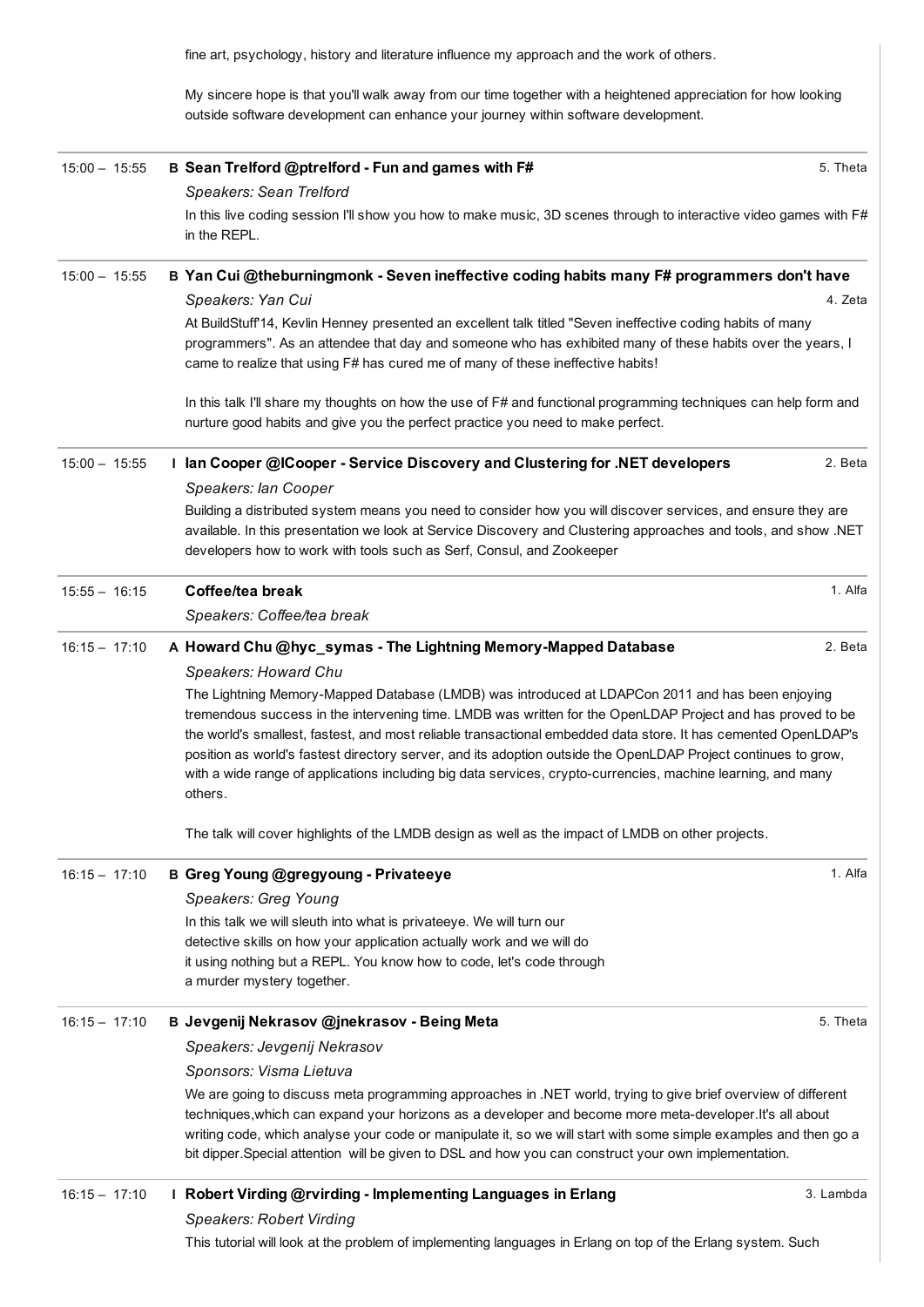languages can be anything from small DSL for coding a specific problem to a complete language which for some reason it is beneficial to run it natively inside Erlang. We will look at parsing languages, implementing a basic interpreter and then integrating that into an Erlang application. Finally we will discuss compiling our languages into Erlang. As an example we will use a small existing language. The topics we will look at here are quite common and apply to most languages and many of the solutions are also applicable to othere langauages and systems apart from Erlang.

#### 16:15 – 17:10 I Sebastien Lambla @serialseb The Simple Life of ReSTful [Microservices](https://buildstuff15lithuania.sched.org/event/2ca1523cb2fb6c81f7325894f873a332)

4. Zeta

#### *Speakers: Sebastien Lambla*

Microservices are in, monolithic apps are out, everyone is high in the cloud, SOA is undead, ReSTful is never really ReSTful because pragmatism, and messaging is either really awesome or really bad. Very complicated, right? Complex systems are all around us, often made of many small and simple entities. In this talk we'll explore how complexity can be reduced to its smallest cohesive parts, communication normalized through the power of evolvable contracts. ReSTful and event-driven interfaces, and how to make a microservice swarm fly in unison.

| $17:10 - 18:35$ | B 'Beer time' with Visma brewed beers! :)                                                                                                                                                                                                                                                                                                                                                                                                                                                                                                             | 1. Alfa  |
|-----------------|-------------------------------------------------------------------------------------------------------------------------------------------------------------------------------------------------------------------------------------------------------------------------------------------------------------------------------------------------------------------------------------------------------------------------------------------------------------------------------------------------------------------------------------------------------|----------|
|                 | <b>NOVEMBER 19 • THURSDAY</b>                                                                                                                                                                                                                                                                                                                                                                                                                                                                                                                         |          |
| $08:45 - 09:10$ | <b>Morning coffee/tea</b>                                                                                                                                                                                                                                                                                                                                                                                                                                                                                                                             | 1. Alfa  |
|                 | Speakers: Morning coffee/tea                                                                                                                                                                                                                                                                                                                                                                                                                                                                                                                          |          |
| $09:00 - 17:05$ | <b>Open Space</b>                                                                                                                                                                                                                                                                                                                                                                                                                                                                                                                                     | 6. Lobby |
|                 | Speakers: Open Space                                                                                                                                                                                                                                                                                                                                                                                                                                                                                                                                  |          |
|                 | Sponsors: 4Finance, Devbridge, Storebrand, Visma Lietuva, WIX Lietuva                                                                                                                                                                                                                                                                                                                                                                                                                                                                                 |          |
| $09:10 - 10:10$ | B KEYNOTE: Mel Conway @conways_law - Coding vs. the Brain: Can't We All Just Get Along?                                                                                                                                                                                                                                                                                                                                                                                                                                                               |          |
|                 | Speakers: Melvin Conway                                                                                                                                                                                                                                                                                                                                                                                                                                                                                                                               | 1. Alfa  |
|                 | In an extremely short time interactive information appliances such as mobile devices, computers, and interactive<br>kiosks such as ATMs have exploded into common use all over the globe. An understanding of how these<br>appliances work must now join arithmetic and the calendar in the migration toward universally accessible<br>simplicity. This migration will require a radical simplification of the conceptual model for the internal workings of<br>interactive appliances that is more intuitive than algorithms for the mass of people. |          |
|                 | The talk presents a hybrid unidirectional-flow/message model of the internal operation of interactive information<br>appliances that is intuitive, generally applicable, and largely algorithm-free. It also presents design principles that<br>formalize what-you-see-is-what-you-get construction-tool behavior. Finally, the talk demonstrates a proof-of-<br>concept application builder that conforms to these design principles and that builds small applications that work<br>according to the new conceptual model.                          |          |
| $10:10 - 10:30$ | Coffee/tea break                                                                                                                                                                                                                                                                                                                                                                                                                                                                                                                                      | 1. Alfa  |
|                 | Speakers: Coffee/tea break                                                                                                                                                                                                                                                                                                                                                                                                                                                                                                                            |          |
| $10:30 - 11:25$ | B Simona Bekeraite @technarium - Building Stuff at Technarium: a hackerspace in Vilnius                                                                                                                                                                                                                                                                                                                                                                                                                                                               | 5. Theta |
|                 | Speakers: Simona Bekeraite                                                                                                                                                                                                                                                                                                                                                                                                                                                                                                                            |          |
|                 | Technarium is an independent, community-operated hackerspace in Vilnius, Lithuania. We make things: analogue<br>and digital physical stuff, software, research experiments, art. In this talk we'll show some of our projects, talk<br>about the stuff that keeps us ticking ant tell about the joys and difficulties of building an independent open space of<br>technical creativity.                                                                                                                                                               |          |
| $10:30 - 11:25$ | I Felienne Hermans @Felienne - A board game night with geeks                                                                                                                                                                                                                                                                                                                                                                                                                                                                                          | 2. Beta  |
|                 | Speakers: Felienne Hermans                                                                                                                                                                                                                                                                                                                                                                                                                                                                                                                            |          |
|                 | So this one day, I am playing the board game Quarto (http://en.wikipedia.org/wiki/Quarto_%28board_game%29)<br>with my friend and I wonder, can this game end in a tie, or is there always a winner?                                                                                                                                                                                                                                                                                                                                                   |          |
|                 | Normal people might have squabbled or shrugged, but not us nerds! We obviously abandoned the game, took our<br>laptops to the local pub and started hacking. In this talk I will explain how I used F# to transform this problem to<br>satisfiability, and ran it through a sat solver to discover if it can indeed end in a tie.                                                                                                                                                                                                                     |          |
|                 |                                                                                                                                                                                                                                                                                                                                                                                                                                                                                                                                                       |          |

I will also show how to apply the same technique to more useful problems such as scheduling and register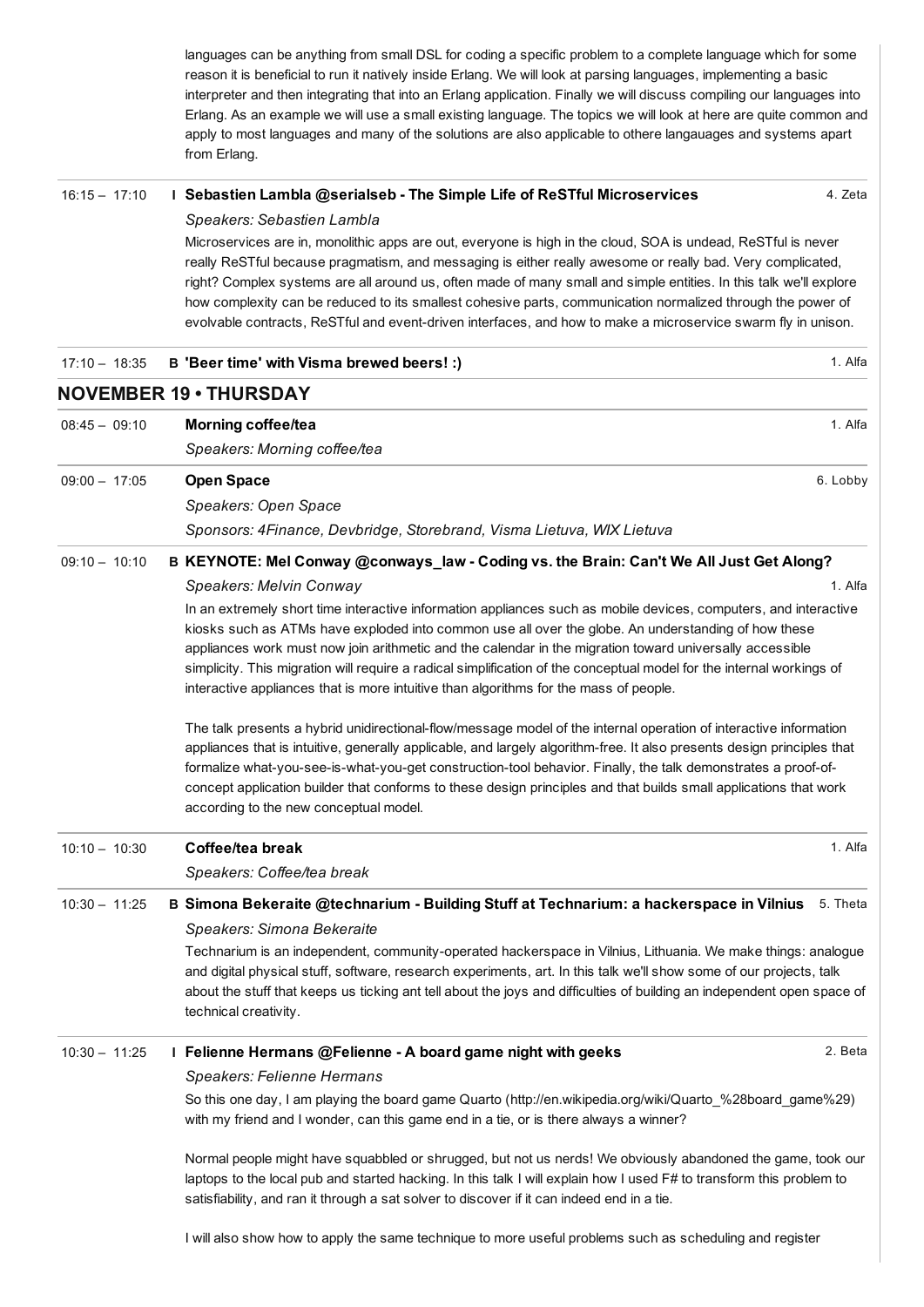allocation.

| $10:30 - 11:25$ | I Motiejus Jakštys @mo_kelione - Unikernels and the future of secure cloud computing.<br>Speakers: Motiejus Jakštys                                                                                                                                                                                                                                                                                                                                                                                                                                                                                                                                                                                    | 4. Zeta   |
|-----------------|--------------------------------------------------------------------------------------------------------------------------------------------------------------------------------------------------------------------------------------------------------------------------------------------------------------------------------------------------------------------------------------------------------------------------------------------------------------------------------------------------------------------------------------------------------------------------------------------------------------------------------------------------------------------------------------------------------|-----------|
|                 | Over one million AWS customers are happy with the benefits they get from Cloud Computing. One of the reasons<br>for this is the vast array of choice they have in how they run their applications in the cloud. One choice customers                                                                                                                                                                                                                                                                                                                                                                                                                                                                   |           |
|                 | have to run their applications, that is not so well known, is to use Unikernels. At the end of the talk, you will<br>understand how Unikernels can make your applications efficient, scalable and secure.                                                                                                                                                                                                                                                                                                                                                                                                                                                                                              |           |
|                 | The talk will be followed by a demonstration on how we all can take advantage of unikernels right now. An existing<br>Linux-runnable web service will be converted to a unikernel and executed both the local desktop and on Amazon<br>EC <sub>2</sub> .                                                                                                                                                                                                                                                                                                                                                                                                                                               |           |
| $10:30 - 11:25$ | I Phillip Trelford @ptrelford - Beyond Lists                                                                                                                                                                                                                                                                                                                                                                                                                                                                                                                                                                                                                                                           | 3. Lambda |
|                 | Speakers: Phillip Trelford                                                                                                                                                                                                                                                                                                                                                                                                                                                                                                                                                                                                                                                                             |           |
|                 | Selecting appropriate data structures is key to your application's performance.<br>In this session we'll go beyond lists to find orders of magnitude performance improvements.<br>Expect plenty of live demos and anecdotes gathered over decades of financial and AAA video game development                                                                                                                                                                                                                                                                                                                                                                                                          |           |
| $10:30 - 11:25$ | I Venkat Subramaniam @venkat_s - Transforming Your Code to Java 8                                                                                                                                                                                                                                                                                                                                                                                                                                                                                                                                                                                                                                      | 1. Alfa   |
|                 | Speakers: Venkat Subramaniam                                                                                                                                                                                                                                                                                                                                                                                                                                                                                                                                                                                                                                                                           |           |
|                 | The new facilities in Java 8 is about the change the way we write code. Our code will become more expressive<br>and concise. But, exactly how? In this presentation we will take several common Java code examples, discuss                                                                                                                                                                                                                                                                                                                                                                                                                                                                            |           |
|                 | the core idea expressed in code, and transform that code to use the facilities in Java 8. Watch and interact as you                                                                                                                                                                                                                                                                                                                                                                                                                                                                                                                                                                                    |           |
|                 | see Java code go through a weight loss program right in front of your eyes.                                                                                                                                                                                                                                                                                                                                                                                                                                                                                                                                                                                                                            |           |
| $11:45 - 12:40$ | B Mathias Brandewinder @brandewinder - The T in TDD: Test, Types, Tales                                                                                                                                                                                                                                                                                                                                                                                                                                                                                                                                                                                                                                | 4. Zeta   |
|                 | Speakers: Mathias Brandewinder                                                                                                                                                                                                                                                                                                                                                                                                                                                                                                                                                                                                                                                                         |           |
|                 | Test-Driven Development is about writing a test first, then the code that satisfies the test. Or is it?<br>Classic TDD has been crucial in my growth as a developer; and yet, as I started using F# more and C# less, my<br>coding practices have evolved dramatically. Nowadays, I barely test first, but spend my days in the scripting<br>environment. In this talk, I will examine how I write code in F# today, in a style I consider very much inspired by<br>TDD; I will also discuss how exploring two paradigms (C# and F#) forced me to re-examine my beliefs, and<br>evolve a slightly different (and perhaps less language specific) understanding of some of the same core<br>principles. |           |
| $11:45 - 12:40$ | B Øystein Kolsrud - Functional Programming for the Object Oriented                                                                                                                                                                                                                                                                                                                                                                                                                                                                                                                                                                                                                                     | 5. Theta  |
|                 | Speakers: Øystein Kolsrud                                                                                                                                                                                                                                                                                                                                                                                                                                                                                                                                                                                                                                                                              |           |
|                 | Most modern programming languages have taken inspiration from the functional programming paradigm and have<br>implemented features for making functional modelling easier. To be able to fully leverage the power of languages<br>such as C#, it is therefore necessary to have an understanding of functional programming as well as other<br>paradigms such as object orientation. This presentation gives an introduction to Haskell and compares it to the<br>features provided in C# that have been influenced by concepts from the functional world. In particular, it aims to<br>illustrate how a functional approach to solving problems differs from an object oriented approach.             |           |
| $11:45 - 12:40$ | Ali Kheyrollahi @aliostad - From Power Chords to Power of Models: Insights from History of                                                                                                                                                                                                                                                                                                                                                                                                                                                                                                                                                                                                             |           |
|                 | Rock Music via Machine Learning                                                                                                                                                                                                                                                                                                                                                                                                                                                                                                                                                                                                                                                                        | 2. Beta   |
|                 | Speakers: Ali Kheyrollahi                                                                                                                                                                                                                                                                                                                                                                                                                                                                                                                                                                                                                                                                              |           |
|                 | Who were the most influential bands of Rock history? Which bands could not exist of there was no Velvet<br>Underground? How much Shoegazing subgenre is related to the Drone music? If I like AC/DC, what is the                                                                                                                                                                                                                                                                                                                                                                                                                                                                                       |           |
|                 | Rock music history was perhaps full of drugs and alcohol but we are sobering up to represent it in terms of<br>(social) networks and find mathematical relationship between artists, trends and subgenres. Full of DataViz and<br>interesting relationships, we will pick up a few common clustering and network analysis algorithms to analyse the<br>publicly available Wiki data. Expect lots of air guitar power chords and virtuoso solos.                                                                                                                                                                                                                                                        |           |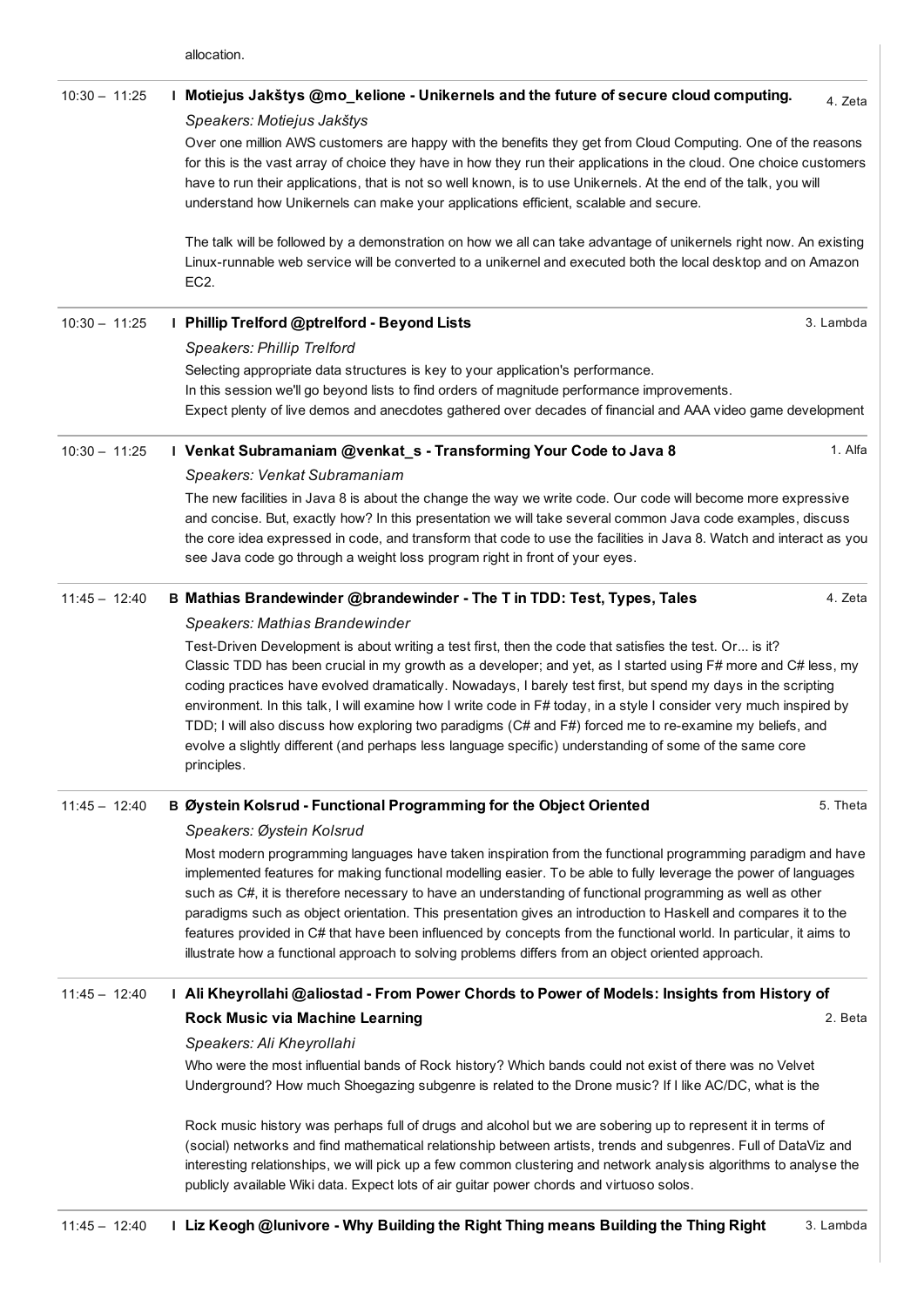#### *Speakers: Liz Keogh*

Whenever we do anything new, we make discoveries. From small changes to the UI to disruptive innovation; from learning how our teammates like their coffee to creating brand warmth in a global enterprise; everything we do involves reacting not just to the problems we discover, but also the opportunities. In this talk we look at why experimentation underpins everything we do in technology, and why being able to move and change the right thing

## 1. Alfa 11:45 - 12:40 I Randy Shoup [@randyshoup](https://buildstuff15lithuania.sched.org/event/7660a44286d15f548408d02acb240344) - Service Architectures at Scale: Lessons from Google and eBay

## *Speakers: Randy Shoup*

Over time, almost all large, well-known web sites have evolved their architectures from an early monolithic application to a loosely-coupled ecosystem of polyglot microservices. While first-order goals are almost always driven by the needs of scalability and velocity, this evolution also produces second-order effects on the organization as well. This session will discuss modern service architectures at scale, using specific examples from both Google and eBay.

It will cover some interesting -- and perhaps nonintuitive -- lessons learned in building and operating these sites. It continues with some more advanced implications of a microservices architecture, including SLAs, cost-allocation, and vendor-customer relationships within the organization. It concludes by exploring a set of common service anti-patterns.

1. Alfa

2. Beta

| $12:40 - 13:40$ | Lunch                                                                                                                                                                                                                                                                                                                                                                                                                                                                                                                                                                                         | 1. Alfa   |
|-----------------|-----------------------------------------------------------------------------------------------------------------------------------------------------------------------------------------------------------------------------------------------------------------------------------------------------------------------------------------------------------------------------------------------------------------------------------------------------------------------------------------------------------------------------------------------------------------------------------------------|-----------|
|                 | Speakers: Lunch                                                                                                                                                                                                                                                                                                                                                                                                                                                                                                                                                                               |           |
| $13:40 - 14:35$ | A Chris Condron @CLCondron - Unsafe at any Speed - Successful high performance low latency                                                                                                                                                                                                                                                                                                                                                                                                                                                                                                    |           |
|                 | systems in C#                                                                                                                                                                                                                                                                                                                                                                                                                                                                                                                                                                                 | 3. Lambda |
|                 | <b>Speakers: Chris Condron</b>                                                                                                                                                                                                                                                                                                                                                                                                                                                                                                                                                                |           |
|                 | A walk through of key pieces of a working production architecture that performs real-time analytics and<br>visualization on 113 million data points per second on a single desktop class workstation. This was achieved<br>through a combination of message oriented processing and unsafe data structures in key locations.<br>We will review how we mixed managed code across the majority of the application with unsafe data structures in<br>key algorithmic location giving the best of both world.                                                                                     |           |
|                 | We will review the details of simple custom memory management used in the allocation unsafe data without leaks<br>or GC thrashing and some of the particulars of the general algorithmic approaches leveraging data locality and<br>pointer operations.                                                                                                                                                                                                                                                                                                                                       |           |
|                 | Finally we will review the message based data processing pipeline that routes the processing through the system.                                                                                                                                                                                                                                                                                                                                                                                                                                                                              |           |
| $13:40 - 14:35$ | B Kevlin Henney @KevlinHenney - Functional Programming You Already Know                                                                                                                                                                                                                                                                                                                                                                                                                                                                                                                       | 1. Alfa   |
|                 | Speakers: Kevlin Henney                                                                                                                                                                                                                                                                                                                                                                                                                                                                                                                                                                       |           |
|                 | From JVM to .NET languages, from minor coding idioms to system-level architectures, functional programming is<br>enjoying a long overdue surge in interest. Functional programming is certainly not a new idea and, although not<br>apparently as mainstream as object-oriented and procedural programming, many of its concepts are also more<br>familiar than many programmers believe. This talk examines functional and declarative programming styles from<br>the point of view of coding patterns, little languages and programming techniques already familiar to many<br>programmers. |           |
| $13:40 - 14:35$ | B Pavlo Baron @pavlobaron - Why we do tech the way we do tech now?                                                                                                                                                                                                                                                                                                                                                                                                                                                                                                                            | 5. Theta  |
|                 | Speakers: Pavlo Baron                                                                                                                                                                                                                                                                                                                                                                                                                                                                                                                                                                         |           |
|                 | The pace with which we introduce, replace, remove, reinvent, copy, modify and fork technologies has become                                                                                                                                                                                                                                                                                                                                                                                                                                                                                    |           |
|                 |                                                                                                                                                                                                                                                                                                                                                                                                                                                                                                                                                                                               |           |

insane. Even 10 years ago, a developer was focusing on one language, one framework, one database, one area. Today, we eventually have to write code in multiple languages on one single project, mixing multiple databases and going through the whole technology stack of the modern IT. There isn't even time to hold on and ask yourself: why are we doing tech the way we're doing tech today? I'll explain why, and eventually help turning from passive passenger into a co-driver.

# 13:40 – 14:35 I Dylan Beattie [@dylanbeattie](https://buildstuff15lithuania.sched.org/event/d69c471ba2db0c91e5cb89d7d9f951c8) Domain Architecture Isomorphism: How Spotlight Inverted Conway's Law

## *Speakers: Dylan Beattie*

Conway's Law says that "organizations which design systems ... are constrained to produce designs which are copies of the communication structures of these organizations". We've seen this happen time and time again.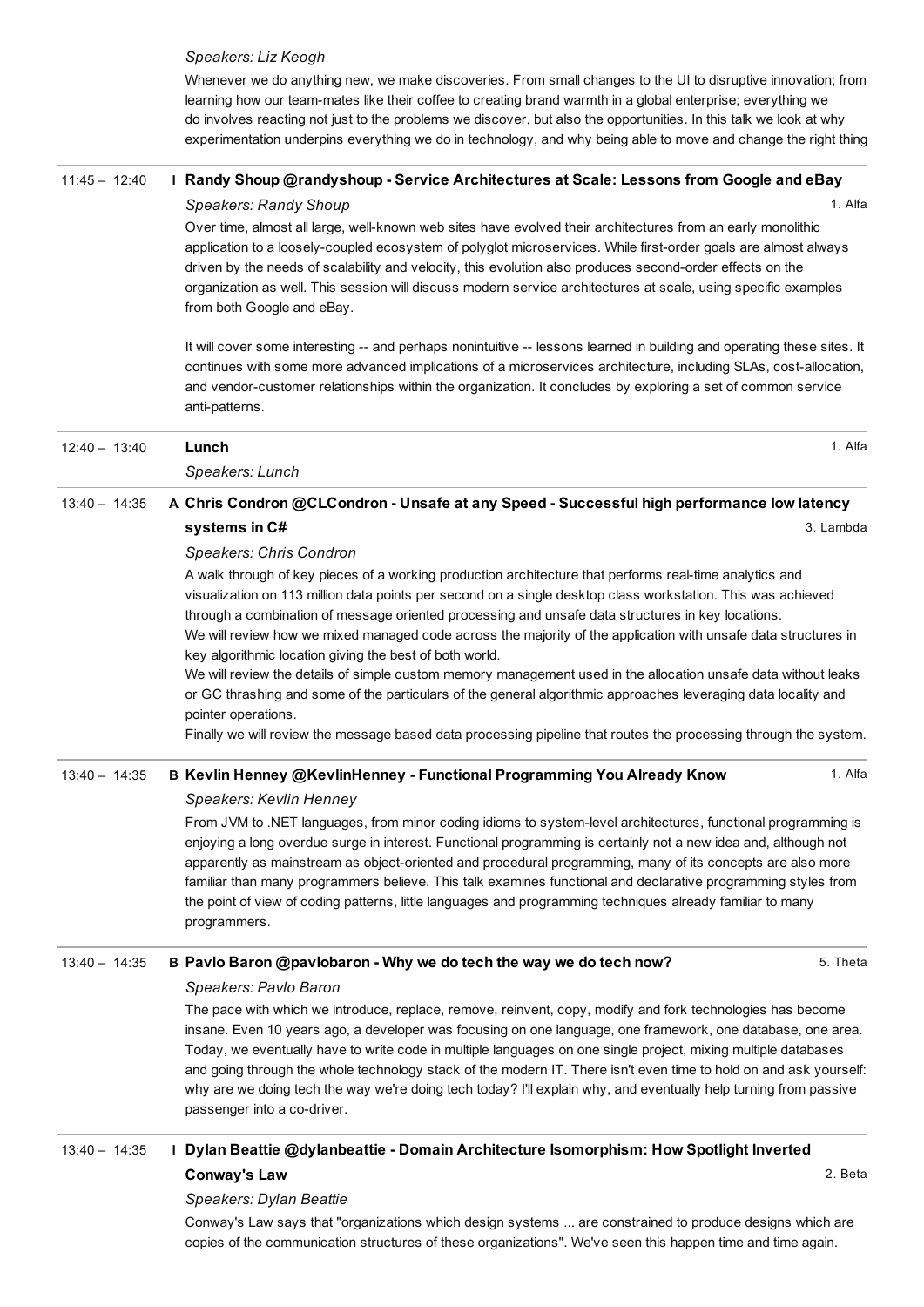Some organisations are fortunate enough that their communication structure happens to match their ideal architecture. Some organisations succeed in spite of their communication structures, but all too often the communication overheads result in systems that are delivered late, over budget and unfit for purpose.

But what if we're looking at it backwards? Maybe we should start with the system design, and then create an organisational structures that reflects it?

Dylan is the systems architect at Spotlight (www.spotlight.com), the UK's leading casting service. Since 1927, Spotlight has been used to cast productions from Monty Python and James Bond to Star Wars and Game of Thrones. Originally a printed directory, Spotlight has been on the web since 1996, and was one of the first companies in the UK to embrace digital publishing. Having successfully made the transition from a paperbased directory publisher to a digital services company, we now find ourselves in the unusual position of being nearly a century old, yet facing many of the same problems as a successful startup. In this session, we'll talk about how we're restructuring Spotlight so that our systems and our structure align with the natural domain boundaries of our business. We'll talk about the challenges we've faced - how do you promote microservices and modular architecture when some of your customers still think fax machines are a pretty neat idea? How can you decouple monolithic legacy systems, identify bottlenecks, and create just the right amount of architecture? We'll talk about systems integration patterns, and how to run the New Shiny alongside your legacy systems to avoid the risk of "big bang" launches. And you never know - we might even throw in a couple of good showbusiness stories.

#### 13:40 – 14:35 N Pete Smith [@beyond\\_code](https://buildstuff15lithuania.sched.org/event/2784462f0007384eb36ff1fb65dc5171) The Myth of the Qualified Developer

4. Zeta

5. Theta

## *Speakers: Pete Smith*

There's a lot to master in any job, but software engineering takes this to a whole new level. A good developer has to enjoy learning, and of course we usually do this by making mistakes. But what level of knowledge divides a master from a mere competent beginner? How do we know when we've learned enough to do our job properly and consider ourselves fully qualified?

In this talk I'll help you to answer these questions by sharing the stories of my own greatest mistakes, and reveal how a lot of them ended up becoming my greatest opportunities. We'll explore what it means to fail (sometimes specatacularly) and most importantly, how to make the most of it. And remember - whether you think you know too much, or too little - you're wrong!

#### 14:55 – 15:50 B Dmytro Mindra [@dmytromindra](https://buildstuff15lithuania.sched.org/event/fb907398bf51677ca03071b9283d3f2f) Let's Build a 2D Game!

#### *Speakers: Dmytro Mindra*

Dmytro Mindra, just left Unity Technologies, the company that ships one of the best cross platform game engines. He still can teach you some game development if asked ;)

Dmytro will make an introduction to game development in Unity and will show how to make a simple 2D game in just an hour. The material for this talk is simple enough for those who have no experience in working with Unity and will feature some really basic C#.

What will you learn? Attendees will get all the material and knowledge to create a simple 2D space shooter game (vertical scroller).

What do we need? Good mood. Basic programming skills (or at least basic copy and paste skills). Laptop with Unity 5.2 installed, if you want to follow some steps.

Who may come? Everyone, who wants to have fun and to learn how to make a simple 2D space shooter game. And we will give special prizes to those of you who will make the best BuildStuff themed game ;)

#### 14:55 – 15:50 B Mark Rendle [@markrendle](https://buildstuff15lithuania.sched.org/event/8ee0797e08989064d2cb86f1158f667b) ASP.NET 5 on Docker

#### *Speakers: Mark Rendle*

Now that ASP.NET is fully supported on Linux, you can package and deploy your MVC 6 applications using Docker. In this talk, I'll show you: how to use Docker with ASP.NET 5; how to deploy Docker-packaged solutions to cloud or private platforms; and a variety of Docker-related tools that help in development, testing and production.

### 14:55 – 15:50 B Tomer Gabel @tomerg Onboarding at Scale: An [Engineering](https://buildstuff15lithuania.sched.org/event/e3fa5aea2567221639e0e5d77347bbed) Problem

#### *Speakers: Tomer Gabel*

Of the myriad challenges in scaling up an engineering organization, onboarding new employees is probably the least well-understood. There are relatively common solutions for large-scale recruitment, finance and administration, but onboarding remains a question that many organizations struggle with.

#### 1. Alfa

4. Zeta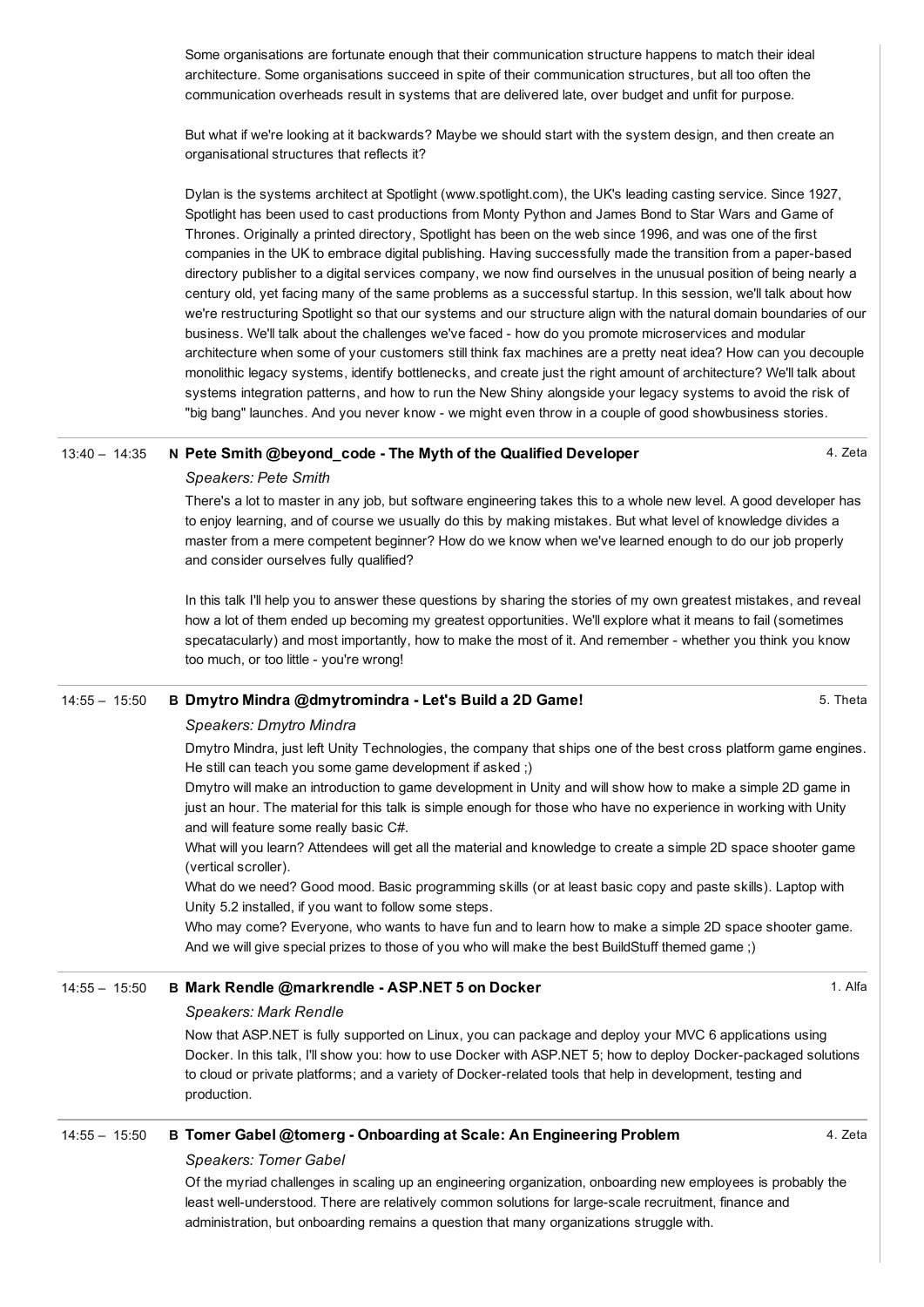At Wix we've been struggling with massive scaling challenges: over the last two years our company headcount has doubled itself, and we had to learn to cope with the influx while maintaining velocity. In this talk we'll share with you the story of how we set up Wix Academy, an engineer-driven training organization, the solutions we've developed (and still are!), and what we've learned in our first year of operation.

| $14:55 - 15:50$ | I lan Cooper @ICooper - Brighter for robust, scalable .NET apps                                                                                                                                                                                                                                                                                                                                                                                                                                                                 | 3. Lambda |
|-----------------|---------------------------------------------------------------------------------------------------------------------------------------------------------------------------------------------------------------------------------------------------------------------------------------------------------------------------------------------------------------------------------------------------------------------------------------------------------------------------------------------------------------------------------|-----------|
|                 | Speakers: lan Cooper<br>Brighter http://iancooper.github.io/Paramore/Brighter.html is an OSS library for .NET that allows you to build a<br>robust, fault-tolerant Command architecture for .NET. It supports pipelined execution of commands both in-<br>process and via a Task Queue, and was highlighted in the May 2015 ThoughtWorks Technology Radar. In this<br>presentation we look at what Brighter is, how it does it, and show you how to build robust distributed system with<br>it.                                 |           |
| $14:55 - 15:50$ | I Kristjan Korjus @kristjankorjus - Artificial Intelligence that plays Atari video games: How did                                                                                                                                                                                                                                                                                                                                                                                                                               |           |
|                 | DeepMind do it?                                                                                                                                                                                                                                                                                                                                                                                                                                                                                                                 | 2. Beta   |
|                 | Speakers: Kristjan Korjus                                                                                                                                                                                                                                                                                                                                                                                                                                                                                                       |           |
|                 | We replicated the work of DeepMind as an open source project and created an artificial intelligence that can learn<br>to play different video games in a super-human level without any human intervention. I will talk about deep<br>learning, reinforcement learning and their combination called deep Q-Network.                                                                                                                                                                                                              |           |
| $15:50 - 16:10$ | Coffee/tea break                                                                                                                                                                                                                                                                                                                                                                                                                                                                                                                | 1. Alfa   |
|                 | Speakers: Coffee/tea break                                                                                                                                                                                                                                                                                                                                                                                                                                                                                                      |           |
| $16:10 - 17:05$ | B KEYNOTE: Russell Miles @russmiles - Lies, Damn Lies and Consulting Lies - The Path to World                                                                                                                                                                                                                                                                                                                                                                                                                                   |           |
|                 | <b>Domination through Microservices</b>                                                                                                                                                                                                                                                                                                                                                                                                                                                                                         | 1. Alfa   |
|                 | <b>Speakers: Russell Miles</b>                                                                                                                                                                                                                                                                                                                                                                                                                                                                                                  |           |
|                 | In this epic, life transforming, talk, Chief Principal Senior Consultant Scientist from Global Enterprise Consultancy<br>ThoughtFlixPivot(tm), will expose the industries best kept secrets on what we now know to be the one true way to<br>a successful Microservices project.                                                                                                                                                                                                                                                |           |
|                 | (no JEE Monoliths were harmed in the making of this talk, but may be in the delivery)                                                                                                                                                                                                                                                                                                                                                                                                                                           |           |
| $19:00 - 20:00$ | B 7PM-1AM Party night - other venue! EXIT club Jasinskio 16A, Vilnius                                                                                                                                                                                                                                                                                                                                                                                                                                                           | 1. Alfa   |
|                 | Moderators: Dylan Beattie, Mark Rendle                                                                                                                                                                                                                                                                                                                                                                                                                                                                                          |           |
|                 | Speakers: Party night                                                                                                                                                                                                                                                                                                                                                                                                                                                                                                           |           |
|                 | This year party will be held at EXIT club (Jasinskio 16A, Vilnius). We preapared seperate zones for people who<br>wants to chat or code and those who want to dance and go crazy with amazing DEVELOPERS music band<br>"UNDEFINED" from VISMA LIETUVA. All the zones will have it's own bar - so fill free to grab a beer - it's on us!                                                                                                                                                                                         |           |
|                 | Quiz show-"Have I Got BS For You"<br>Also, our star guests will demonstrate their knowledge of the latest news in technology, software development<br>and buzzwords a new topical quiz show. With over 0b1000 rounds of questions, answers, caption competitions,<br>missing words, the Worst Language In The World, Bot-or-Not, Jargon Jeopardy! and more - all keeping within the<br>Code of Conduct, but only just.<br>Join hosts Mark Rendle and Dylan Beattie bringing together the best of technology, trivia and comedy. |           |
|                 |                                                                                                                                                                                                                                                                                                                                                                                                                                                                                                                                 |           |

# NOVEMBER 20 • FRIDAY

| $09:40 - 10:00$ | Morning coffee/tea                                                                                             | 1. Alfa |
|-----------------|----------------------------------------------------------------------------------------------------------------|---------|
|                 | Speakers: Morning coffee/tea                                                                                   |         |
| $10:00 - 11:00$ | B Brian Troutwine @bltroutwine - Getting Uphill on a Candle: Crushed Spines, Detached Retinas                  |         |
|                 | and One Small Step                                                                                             | 1. Alfa |
|                 | Speakers: Brian Troutwine                                                                                      |         |
|                 | Looking back through history, we often view NASA's early mission in terms of "getting to the Moon", discussing |         |

Looking back through history, we often view NASA's early mission in terms of "getting to the Moon", discussing how this or that program served the purpose of answering Kennedy's challenge. This is wrong-headed. In this talk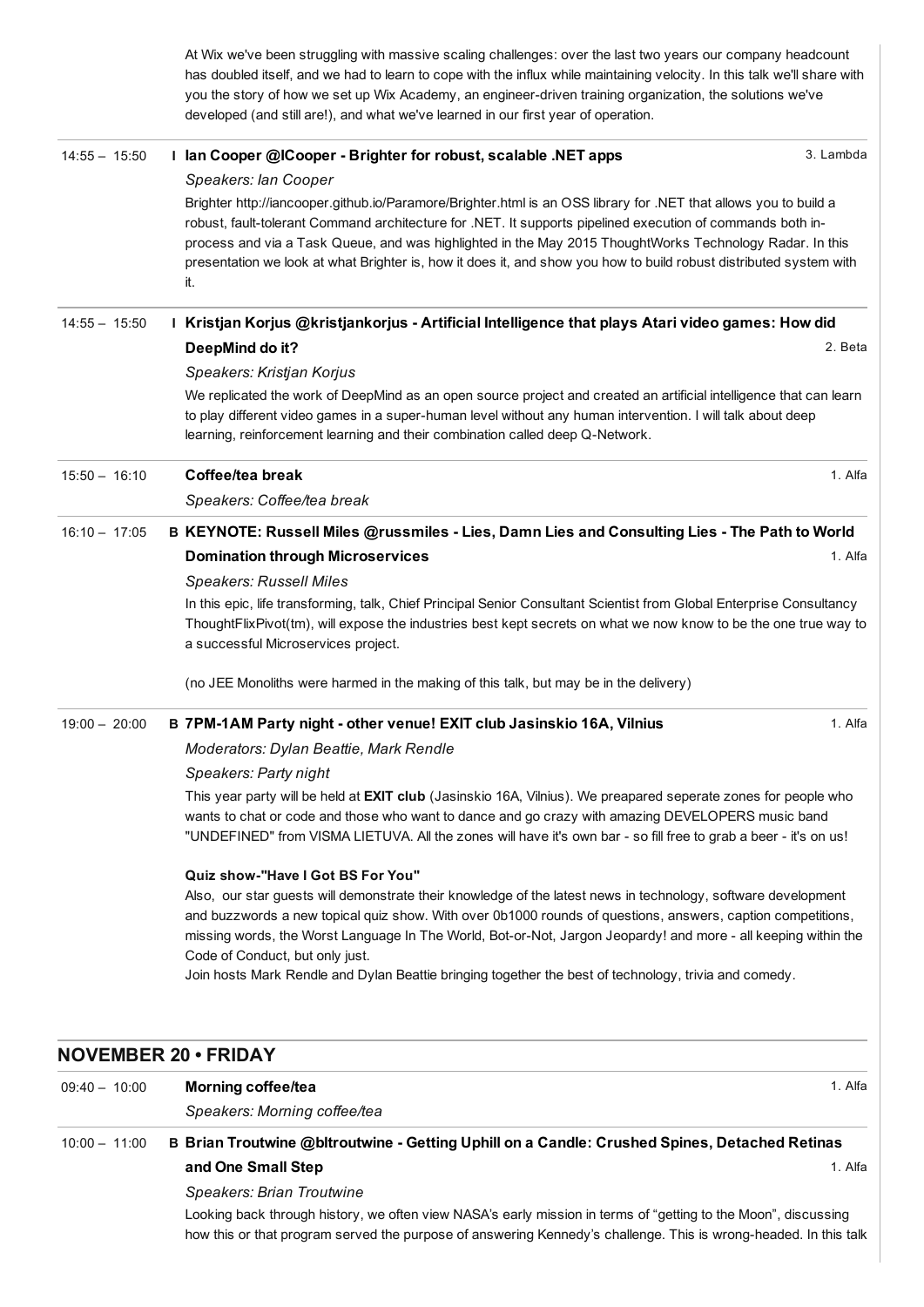I will discuss aeronautics research beginning with the Writght Brothers and ending with the first Shuttle launch in 1981. We'll see how NASA is an organization whose primary mission is basic research and development in aeronautics for the benefit of the public at large and space exploration. We'll see how the Lunar Program was a focusing of research to a practical, political aim which built off decades of basic research and necessarily sidelined other programs. It's my aim to convince you that Moonshot projects cannot be considered independently of their organizations and its history.

| $10:00 - 18:00$ | <b>Open Space</b>                                                                                                                                                                                                                 | 6. Lobby  |
|-----------------|-----------------------------------------------------------------------------------------------------------------------------------------------------------------------------------------------------------------------------------|-----------|
|                 | Speakers: Open Space                                                                                                                                                                                                              |           |
|                 | Sponsors: 4Finance, Devbridge, Storebrand, Visma Lietuva, WIX Lietuva                                                                                                                                                             |           |
| $11:20 - 12:15$ | B Osvaldas Grigas @ogrigas - Life without Objects                                                                                                                                                                                 | 5. Theta  |
|                 | Speakers: Osvaldas Grigas                                                                                                                                                                                                         |           |
|                 | Transitioning from OOP to functional style can be quite challenging, not least because OO programmers are used<br>to thinking in nouns. Programming languages that use functions as primary means of abstraction force one to:    |           |
|                 | - design things in terms of verbs,                                                                                                                                                                                                |           |
|                 | - find new ways of doing composition,                                                                                                                                                                                             |           |
|                 | - rediscover polymorphism in a different light.                                                                                                                                                                                   |           |
|                 | Fear not! What you have learned about good OO design can be applied to FP, in obvious and weird ways. Code<br>examples will be presented in Clojure.                                                                              |           |
| $11:20 - 12:15$ | Amanda Laucher @pandamonial - Property Based Testing: Shrinking the Risk in Your Code                                                                                                                                             |           |
|                 | Speakers: Amanda Laucher                                                                                                                                                                                                          | 3. Lambda |
|                 |                                                                                                                                                                                                                                   |           |
|                 | Perhaps you've been hearing a lot about Haskell programmers being absolutely certain that their code is correct                                                                                                                   |           |
|                 | but you haven't taken the leap into day to day Haskell development. Do not despair, there are techniques that can<br>allow you to have confidence in your code without needing to change your development stack. In fact, you can |           |
|                 | use the same testing techniques Haskellers use without even using a language with a static type checker.                                                                                                                          |           |
|                 | In this session we will be looking at Property Based Testing, and how this approach can allow us to avoid                                                                                                                         |           |
|                 | thousands of lines of testing code when ensuring that our code meets specification. Property Based Testing                                                                                                                        |           |

thousands of lines of testing code when ensuring that our code meets specification. Property Based Testing generates inputs based on the properties of the program that we stipulate, and so are based on the business logic, in the same way that types are. Furthermore, if the test fails, a good framework will shrink the problem to the smallest possible data set that gives an error, helping to pinpoint the bug. This session requires no previous knowledge of free-monads, co-products, or other terms you may have grown to hate.

#### 2. Beta 11:20 – 12:15 I Bozhidar Batsov @bbatsov CIDER: Building a Clojure Interactive [Development](https://buildstuff15lithuania.sched.org/event/99652da958b00fe8989872657734d1ba) Environment that Rock in Emacs

#### *Speakers: Bozhidar Batsov*

This talk is dedicated to CIDER - an interactive development environment for Clojure. CIDER is the most popular programming environment in the world of Clojure these days and it's quite unique, for it's not a plugin for IntelliJ, Visual Studio or Netbeans; quite the contrary - it's built on top of the Emacs editor and it still provides a ton of cool features that most IDE users have come to love and expect from a modern programming environment.

We'll discuss whether (why) it's a good idea to build dev tools on top of Emacs, the history of the project, its current state and the bold plans for its future.

Be advised - by the end of the talk you'll probably become an Emacs user for life, so attend it at your own risk! :-)

#### 11:20 - 12:15 I Chris Condron [@CLCondron](https://buildstuff15lithuania.sched.org/event/9cd86c49f466a66f9697716e7042400d) - Teaching my Team CQRS

4. Zeta

#### *Speakers: Chris Condron*

I first attended one of Greg's workshops on CQRS and message driven architectures several years ago and fell in love with the design patterns. However what seems so clear to me seems to often elude even senior developers who I try to introduce it to. The key element I've found in getting developers to write code using the new patterns is to get them thinking in the new patterns. Solving problems in the new way, rather than what they have always done. I'll be talking about the problems I've seen on different teams moving from a training context to solving problems in production code under a deadline. Then we'll cover some of the key mental blocks to adopting the new methodologies. Finally walking through successful approaches that have gotten people thinking and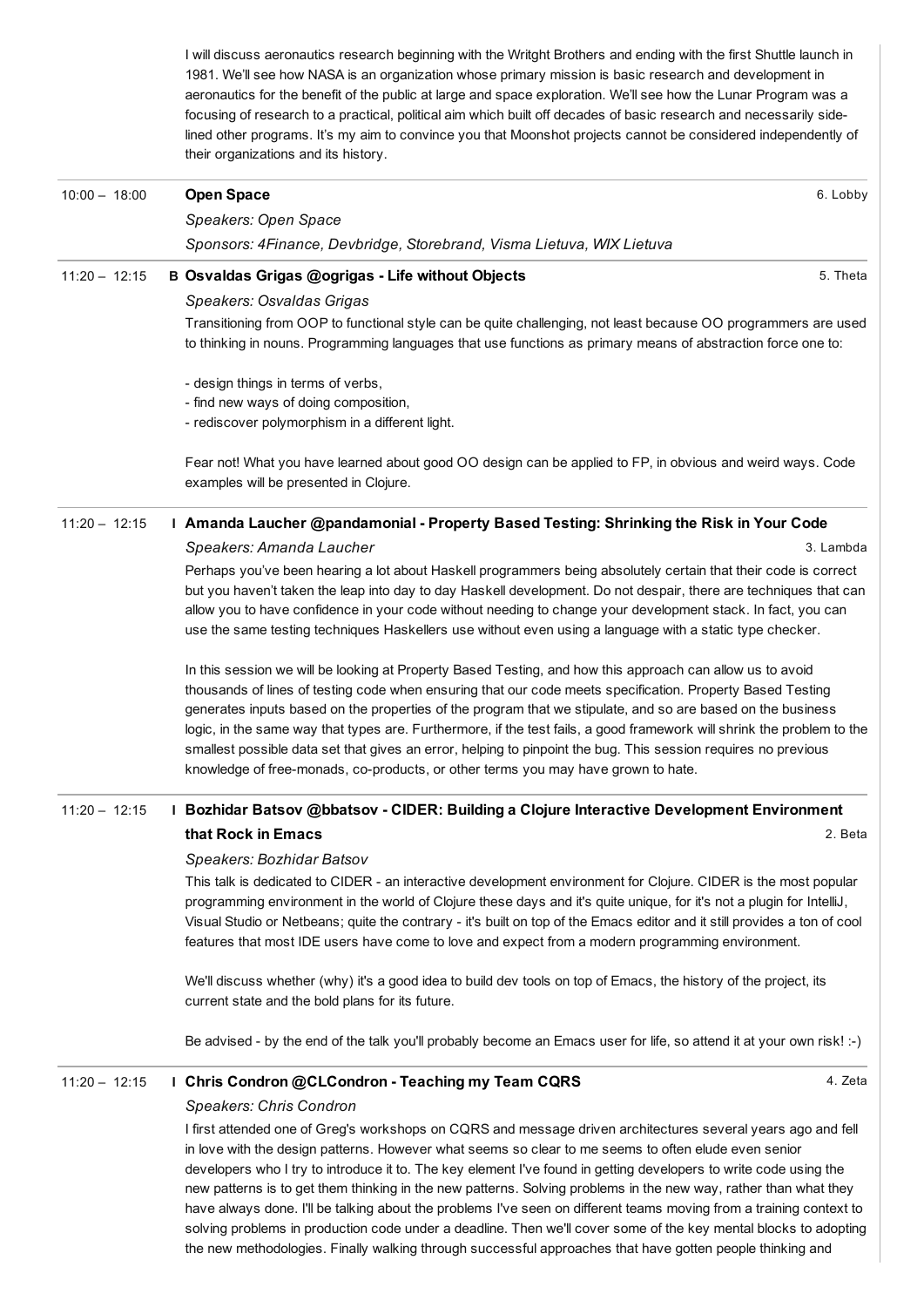solving problems in the new ways.

| $11:20 - 12:15$ |  | I Venkat Subramaniam @venkat_s - Let's Get Lazy                                                                                                                                                                                                                                                                                                                                                                                                                                                                                                                                                                 | 1. Alfa   |
|-----------------|--|-----------------------------------------------------------------------------------------------------------------------------------------------------------------------------------------------------------------------------------------------------------------------------------------------------------------------------------------------------------------------------------------------------------------------------------------------------------------------------------------------------------------------------------------------------------------------------------------------------------------|-----------|
|                 |  | Speakers: Venkat Subramaniam                                                                                                                                                                                                                                                                                                                                                                                                                                                                                                                                                                                    |           |
|                 |  | How can big data or highly responsive applications scale to the increasing demands for speed and short<br>response time? Adding more servers to the cluster is not the answer. The smartness comes from being lazy as<br>laziness can translate to efficiency and scalability. In this presentation we will learn about what lazy evaluation is,<br>explore some data structures and APIs that promote lazy execution, and tie it back into scalability and efficiency.                                                                                                                                         |           |
| $12:15 - 13:15$ |  | Lunch                                                                                                                                                                                                                                                                                                                                                                                                                                                                                                                                                                                                           | 1. Alfa   |
|                 |  | Speakers: Lunch                                                                                                                                                                                                                                                                                                                                                                                                                                                                                                                                                                                                 |           |
| $13:15 - 14:10$ |  | B Mathias Brandewinder @brandewinder - Crunching through big data with MBrace, Azure and F#                                                                                                                                                                                                                                                                                                                                                                                                                                                                                                                     |           |
|                 |  | Speakers: Mathias Brandewinder                                                                                                                                                                                                                                                                                                                                                                                                                                                                                                                                                                                  | 4. Zeta   |
|                 |  | For data exploration and rapid prototyping, the productivity of an interactive scripting environment is hard to beat:<br>simply grab data, run code, and iterate based on immediate feedback. However, that story starts to break down<br>when the data you have to process is big, or the computations expensive. Your local machine becomes the<br>bottleneck, and you are left with a slow and unresponsive environment.<br>In this talk, we will introduce MBrace.net, an open-source and free engine for scalable cloud programming. Using                                                                 |           |
|                 |  | the MBrace programming model, you can keep working in your beloved familiar scripting environment, and easily<br>execute C# or F# code on a cluster of machines on Azure. We will focus primarily on live demos, from<br>provisioning an Azure cluster with Brisk, to analyzing large datasets in a distributed fashion; in particular, we will<br>discuss how this setup is relevant to data science and machine learning.                                                                                                                                                                                     |           |
| $13:15 - 14:10$ |  | I Michael Feathers @mfeathers - The Slow Steady Industry Move Toward Tacit Programming 1. Alfa                                                                                                                                                                                                                                                                                                                                                                                                                                                                                                                  |           |
|                 |  | <b>Speakers: Michael Feathers</b>                                                                                                                                                                                                                                                                                                                                                                                                                                                                                                                                                                               |           |
|                 |  | We're all aware that the industry is moving from Object-Orientation toward Functional Programming, but the move<br>may be even deeper than that. As we adopt a strongly compositional style using tools like LINQ, Rx, Java<br>Streams, and Ruby's Enumerable, we find that we approach a type of programming that is closer to what is<br>common in the APL family of languages. This talk will explore the trend and its possible ramifications.                                                                                                                                                              |           |
| $13:15 - 14:10$ |  | I Pavlo Baron @pavlobaron - Why monitoring sucks, and how to improve it                                                                                                                                                                                                                                                                                                                                                                                                                                                                                                                                         | 3. Lambda |
|                 |  | Speakers: Pavlo Baron                                                                                                                                                                                                                                                                                                                                                                                                                                                                                                                                                                                           |           |
|                 |  | Computers are good at solving recurrent problems. Much better than humans are. And still, we keep them dumb<br>with a set of simplest heuristics when it's about monitoring complex infrastructures, leaving the largest part of the<br>job - issue recognition and analysis - to ourselves. This might work with a server or two, but definitely won't in a<br>larger setup, even if we convince ourselves it would. We need new approaches to monitoring our systems that<br>combine the best of software engineering and mathematics. In this talk, I will explain the vision and the targets<br>towards it. |           |
| $13:15 - 14:10$ |  | I Pawel Sawicz @sawiczpawel - Mutate your code and reveal you true test coverage                                                                                                                                                                                                                                                                                                                                                                                                                                                                                                                                | 5. Theta  |
|                 |  | <b>Speakers: Pawel Sawicz</b>                                                                                                                                                                                                                                                                                                                                                                                                                                                                                                                                                                                   |           |
|                 |  | Session is about mutation testing, why and when you should mutate your code. What benefits comes by mutating<br>your code. Simply test your own tests. It's very helpful tool with TDD where you are exposed to a lot of wrong<br>assumptions and simple syntactic errors that can propagate other errors.                                                                                                                                                                                                                                                                                                      |           |
| $13:15 - 14:10$ |  | I Sam Elamin @samelamin - Monoliths to Microservices. A Journey                                                                                                                                                                                                                                                                                                                                                                                                                                                                                                                                                 | 2. Beta   |
|                 |  | Speakers: Sam Elamin                                                                                                                                                                                                                                                                                                                                                                                                                                                                                                                                                                                            |           |
|                 |  | Your monolithic system is a pain to work with and maintain. Moving to a distributed system will solve all your<br>problems and you will be in developer heaven. Right? You will be working with cool technologies and amazing<br>concepts. Plus, it's Microservices! So what could possibly go wrong?                                                                                                                                                                                                                                                                                                           |           |
|                 |  | In this talk Sam Elamin will relate his real life experience migrating a single ASP.NET application with a monolithic<br>database to a distributed system dealing with £100,000 transactions every hour. Sam will cover the challenges<br>faced, the lessons learned, and offer some final takeaways.                                                                                                                                                                                                                                                                                                           |           |
|                 |  | This "from the trenches" story will show you the pitfalls to avoid when doing Microservices.                                                                                                                                                                                                                                                                                                                                                                                                                                                                                                                    |           |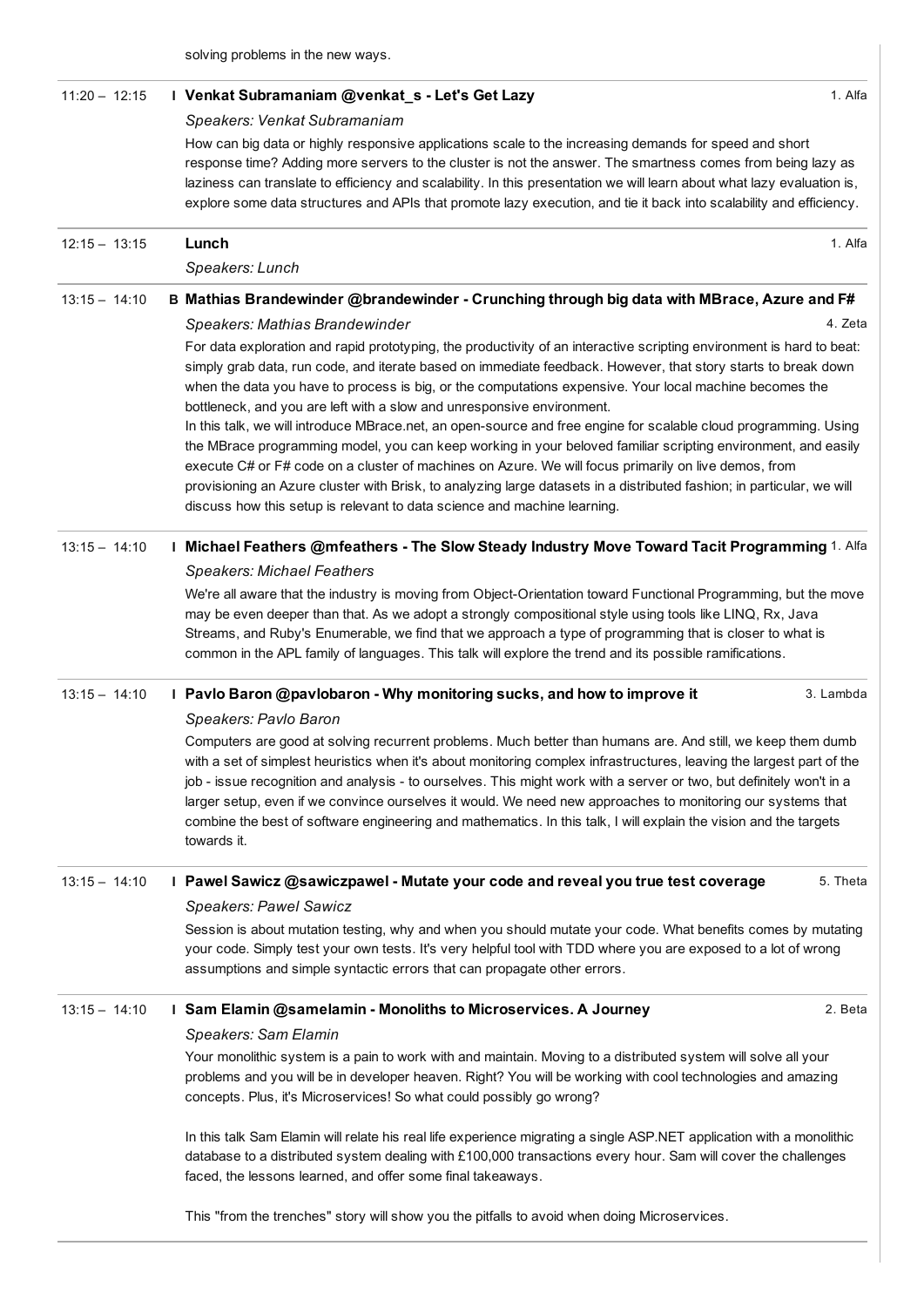#### 14:30 - 15:25 B Kevlin Henney [@KevlinHenney](https://buildstuff15lithuania.sched.org/event/eceb4198208bcad6c15f9e478604b94b) - Programming with GUTs

#### *Speakers: Kevlin Henney*

1. Alfa

These days testing is considered a sexy topic for programmers. Who'd have thought it? But what makes for good unit tests (GUTs)? There's more to effective unit testing than just knowing the assertion syntax of a framework.

Testing represents a form of communication and, as such, it offers multiple levels and forms of feedback, not just basic defect detection. Effective unit testing requires an understanding of what forms of feedback and communication are offered by tests, and what styles encourage or discourage such qualities.

What style of test partitioning is most common, and yet scales poorly and is ineffective at properly expressing the behaviour of a class or component? What styles, tricks and tips can be used to make tests more specificationlike and can scale as the codebase grows?

## 14:30 - 15:25 B Yan Cui [@theburningmonk](https://buildstuff15lithuania.sched.org/event/dfd6af6d77fa1f47eccdfc5f15d6b5df) - My adventure with Elm

5. Theta

## *Speakers: Yan Cui*

Reactive Extensions (Rx) has brought reactive programming to the mainstream in recent years with successful adoption in languages such as C#, Java and JavaScript. But have you ever wondered what Rx will look like as a language?

Elm is a new programming language based on the idea of Functional Reactive Programming (FRP). Elm lets you create highly interactive web applications without all the messy callbacks tangling around shared states.

In this talk Yan Cui will give a gentle introduction to Elm and share his experience learning Elm and recreating Missile Command in Elm with less than 250 LOC. You will leave this session with a handle on the Functional Reactive Programming paradigm and a basic understanding of the Elm language.

#### 3. Lambda 14:30 – 15:25 I Ben Hall @ben\_hall Real World [Experience](https://buildstuff15lithuania.sched.org/event/bc659ab40810dae441445e79eb86c041) Report on Running Docker *Speakers: Ben Hall*

Docker has taken the world by storm and is rapidly becoming the de-facto way to deploy applications and services. With a new development and deployment approach it brings new challenges and best practices.

During this talk Ben will discuss his experiences of working with Docker on a daily basis as a development platform and deploying it into production.

Ben discuss his experience with using Docker around areas such as:

- Development, Test and Build lifecycle
- Building and creating small, streamlined, containers
- Auto-discovery architecture
- Scaling production nodes
- Resource management
- Security concerns and considerations

At the end attendees will understand the advantages along with the potential issues of running Docker based on real world experience. This should enable them to identify how to migrate and build their own applications using a container based architecture.

## 14:30 - 15:25 I Darach Ennis [@darachennis](https://buildstuff15lithuania.sched.org/event/68035dd69f323715bfcd4c065711ddd9) - Our Little Pony

#### *Speakers: Darach Ennis*

4. Zeta

Pony is a relatively new LLVM based compiled language supporting ease of integration with native code. This talk takes a deep dive into Pony and the mature Erlang ecosystem. Plus, who doesn't like 'ponies'?

Talk objectives:

Learn a little about Pony itself, using Pony, and extending Pony with native extensions.

- Compare and contrast to the Erlang ecosystem on a joyride through the fields of pony.
- There will be pictures of ponies, natch.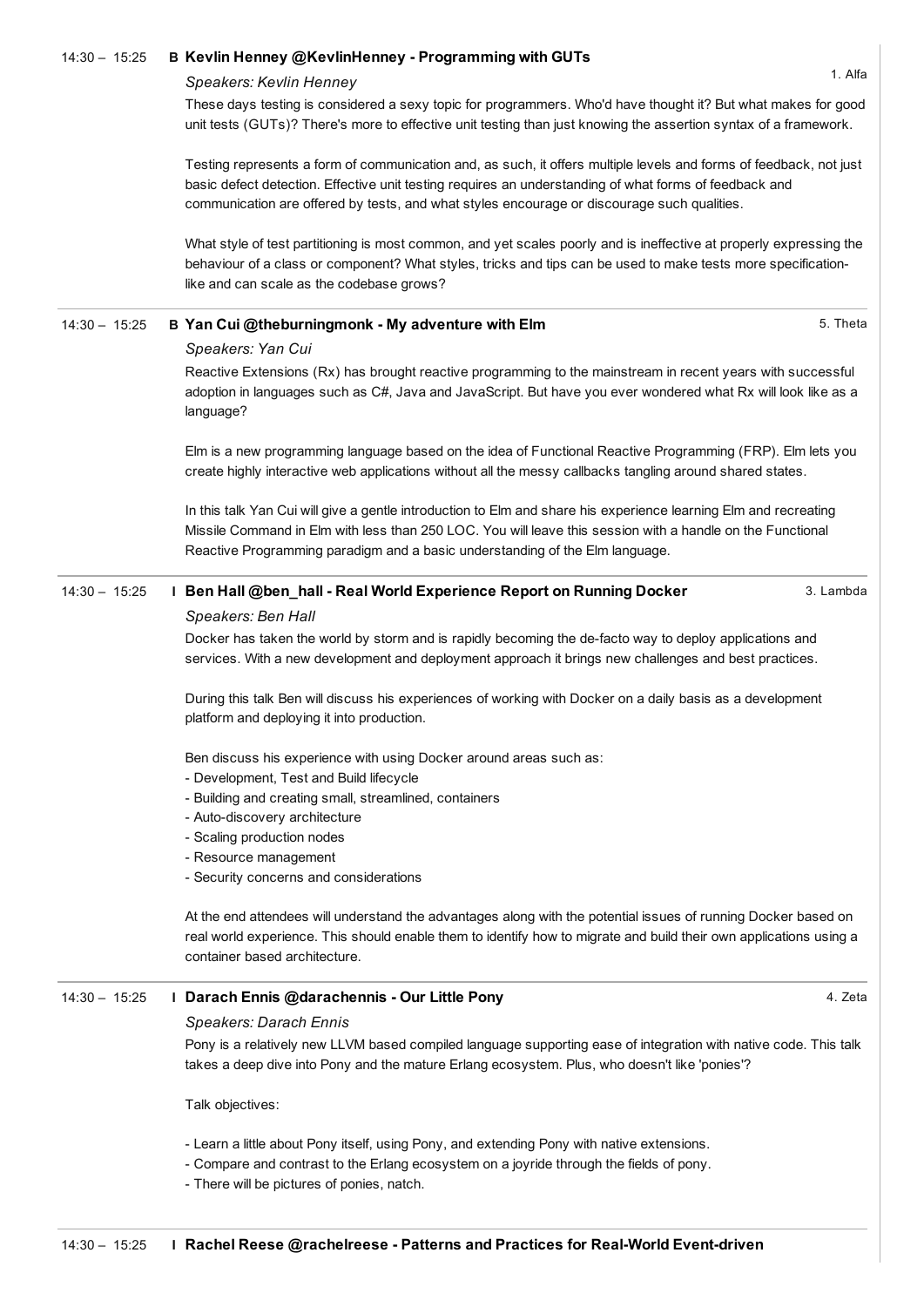#### [Microservices](https://buildstuff15lithuania.sched.org/event/61411efa9f11a997612a6ed225a924aa)

*Speakers: Rachel Reese*

At Jet.com, we've based our architecture around cloud-based event-driven microservices, and over the last several months, have schooled ourselves on what works and what doesn't. This session will walk you through the lessons we have learned on our way to developing our platform.

| $15:25 - 15:45$ | Coffee/tea break                                                            |        |  |
|-----------------|-----------------------------------------------------------------------------|--------|--|
|                 | Speakers: Coffee/tea break                                                  |        |  |
| $15.45 - 16.40$ | <b>B. Dylan Beattie @dylanbeattie - Are smart systems making us stupid?</b> | 2 Beta |  |

#### 15:45 – 16:40 B Dylan Beattie [@dylanbeattie](https://buildstuff15lithuania.sched.org/event/f5706e0a8bed4a6204cbe79f09b10f75) Are smart systems making us stupid?

*Speakers: Dylan Beattie*

"The Turing Test will be passed by 2020. Not by an advanced artificial intelligence, but by a human being who is stupider than their own phone"

Did you read about the man who drove his car into a lake because Google Maps told him to? Or the woman who put her phone into "airplane mode" and threw it out of a window? Does Google ever freak you out by showing you stuff it's not supposed to know about?

Software and smart devices are changing the world beyond recognition, and all too often, the human beings who create it are struggling to keep up. We create devices that can make crystal-clear hi-def video calls to anywhere in the world, and then laugh at someone who microwaves their iPhone because they read online that it would charge the battery. You spend \$800 on a tablet computer that doesn't even include an instruction manual - and then your three-year-old kid finds a shortcut for playing Peppa Pig videos that you didn't know existed. At the other end of the scale, we're building huge distributed systems too complicated for any human to understand. Decisions that affect our lives - the pages that show up in our search results; the people we meet on Tinder; the price we pay for car insurance - are being delegated to algorithms so sophisticated that nobody can explain why a particular result happened, or predict whether it will happen again.

So what can we do about it? As developers, how do we build systems that don't make people feel stupid? How do we empower users to make decisions and apply common sense in a world where tomorrow's technology is indistinguishable from yesterday's magic?

In this session, we'll talk about auto-correct, waterproof smart phones, cognitive bias, Markov chains, Windows 10, self-driving cars, chaos theory, the psychology of risk, Monty Hall, user experience design, the Dunning-Kruger effect, and why Facebook is still showing you adverts for cheap flights to Lithuania even though you're already here.

## 15:45 - 16:40 B Jeroen Soeters [@JeroenSoeters](https://buildstuff15lithuania.sched.org/event/a3a42f614d2a84b72f37c7d61c54dacf) - The Hitchhiker's Guide To Neuroevolution in Erlang 3. Lambda *Speakers: Jeroen Soeters*

Neuroevolution is a technique where we use algorithms inspired by nature to evolve neural networks. We will go on a journey on which we first explore the basics of a neural network, followed by looking at the beauty of evolutionary computation and ultimately go down the rabbit hole and combine the two to create a platform for evolving neural networks that can be used to tackle a wide variety of problems from cleaning robots to financial oracles.

## 15:45 – 16:40 B Pieter Hintjens [@hintjens](https://buildstuff15lithuania.sched.org/event/e486457e19900cb39694698b248d03a4) Ten Rules for API Design

#### *Speakers: Pieter Hintjens*

Every software developer uses APIs and most of us make them. The design of a "good" API is a black art. You know one when you see one. And yet how many of us could explain why some APIs are complex and hard to learn, while others are clean, simple, and a joy to use. It's a question I'll answer in this talk, and provide ten rules for good API design.

#### 4. Zeta 15:45 - 16:40 I Jonathan Graham @graham\_jp - Reactive Systems: From Drug Development to Functional [Programming](https://buildstuff15lithuania.sched.org/event/10b2e793b2d1cecde971ff1bdfb4ed67)

#### *Speakers: Jonathan Graham*

Systems built as Reactive Systems are more flexible, loosely-coupled and scalable. This makes them easier to develop and amenable to change. They are significantly more tolerant of failure and when failure does occur they meet it with elegance rather than disaster.1

1. Alfa